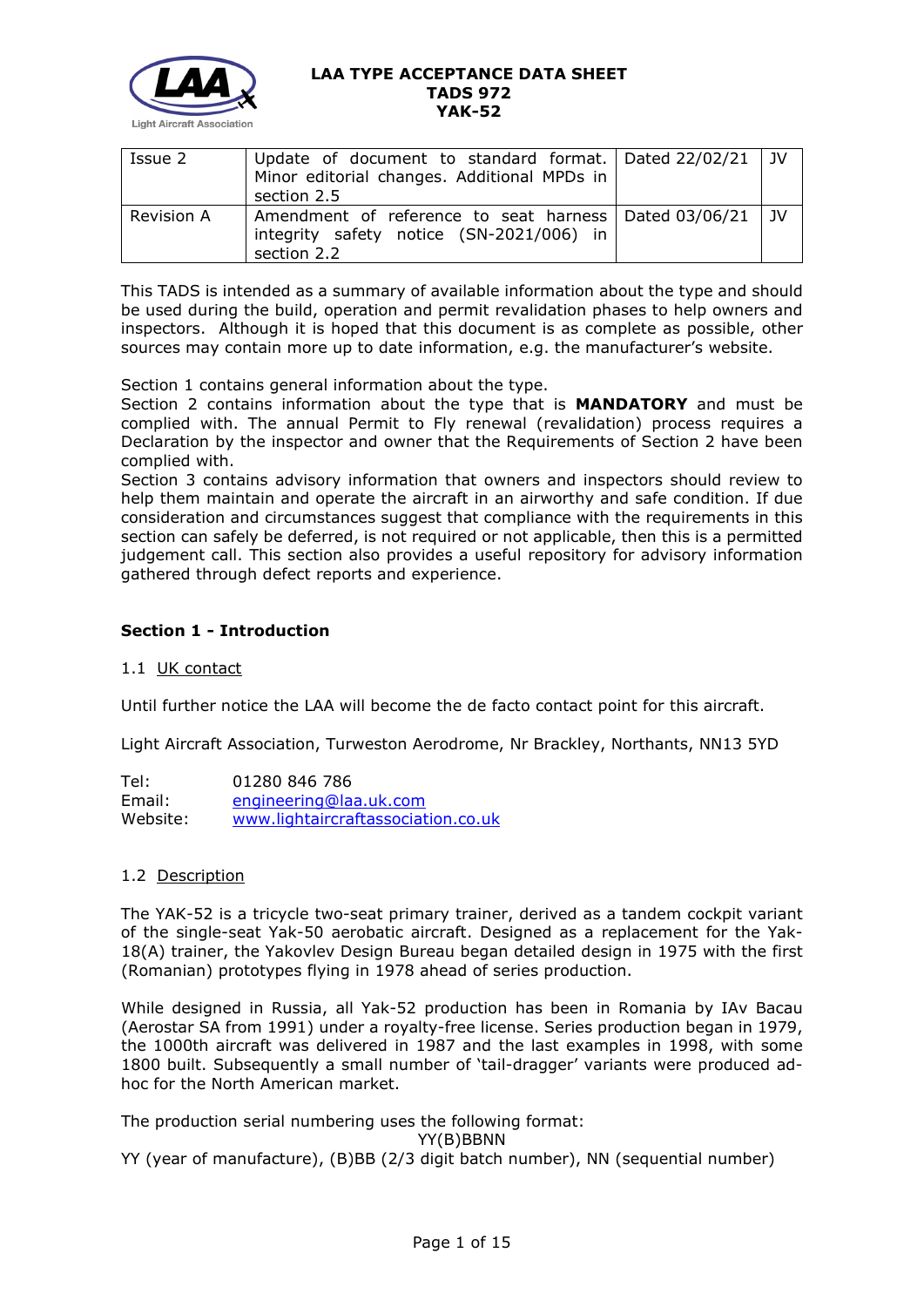

The aircraft is fitted as standard with a Vedeneyev M-14P radial engine and Vpered V530TA-D35 constant speed propeller, with alternative three blade propellers from MT and Hoffman available. Optionally it may be fitted with skis for Winter operation. Note that the only propeller(s) approved for an individual aircraft are those listed on the individual aircraft's Operating Limitations document or in the [PTL/1](http://www.lightaircraftassociation.co.uk/engineering/NewMods/PTL.html) (Propeller Type List) for the type.

The Yakovlev Design Bureau has effectively ceased support for this aircraft and, through Russian aviation consolidation, now largely exists in name only. Similarly the Aerostar SA manufacturers in Romania have curtailed production of airframe component spares.

There is some interchangeability of consumable items with the Chinese Nanchang CJ-6 aircraft, which still has limited production, and this together with refurbished components allows the aircraft to remain viable.

Vedeneyev manufactured the last engines in 1998, however spares are still available from specialist M-14P engine overhaul facilities in Hungary, Lithuania and Romania.

In September 2019 the CAA approved the LAA's application to take over the airworthiness administration of those YAK-52s whose owners choose to transfer from an ex-Military Permit to Fly to an LAA administered Permit to Fly.

# **Section 2 – Mandatory information for owners, operators and inspectors**

At all times, responsibility for the maintenance and airworthiness of an aircraft rests with maintenance organisations through continued airworthiness maintenance programme agreements. Condition No 3 of a Permit to Fly requires that: "the aircraft shall be maintained in an airworthy condition".

The Permit to Fly Operating Limitations document for the YAK-52 requires that: "the aircraft must be maintained in accordance with the requirements of LAA Type Acceptance Data Sheet 972" (this document). Specifically, Section 2 of this TADS describes those requirements. Declaration of compliance with this TADS means also that the relevant TADS concerning the engine, propeller and equipment fitted have also been consulted and the mandatory requirements described therein have been satisfied. The TADS number, along with the latest issue number, must be quoted on applications to revalidate the Permit to Fly.

# 2.1 Lifed Items

The manufacturer Aerostar SA, from 1991 (batch 113+), designated a 5000 hour airframe life (with modifications for prior batches), however this was not officially accepted by the Yakovlev Design Bureau for Russian (DOSAAF) training aircraft purposes.

In consequence UK registered YAK-52s have had to derive a rolling life extension procedure (modification AAS 5009, issued as AAN 29189) based on 600 hour/10 year inspections, with the LAA now owning the intellectual property rights to this programme.

Background: in 2008 the CAA approved Richard Goode Aerobatics modification AAS 5009 that, as AAN 29189, effectively supplanted MPD 1998-017R5 (last revised in 2004) that covered initial airframe life, life extension and associated overhauls.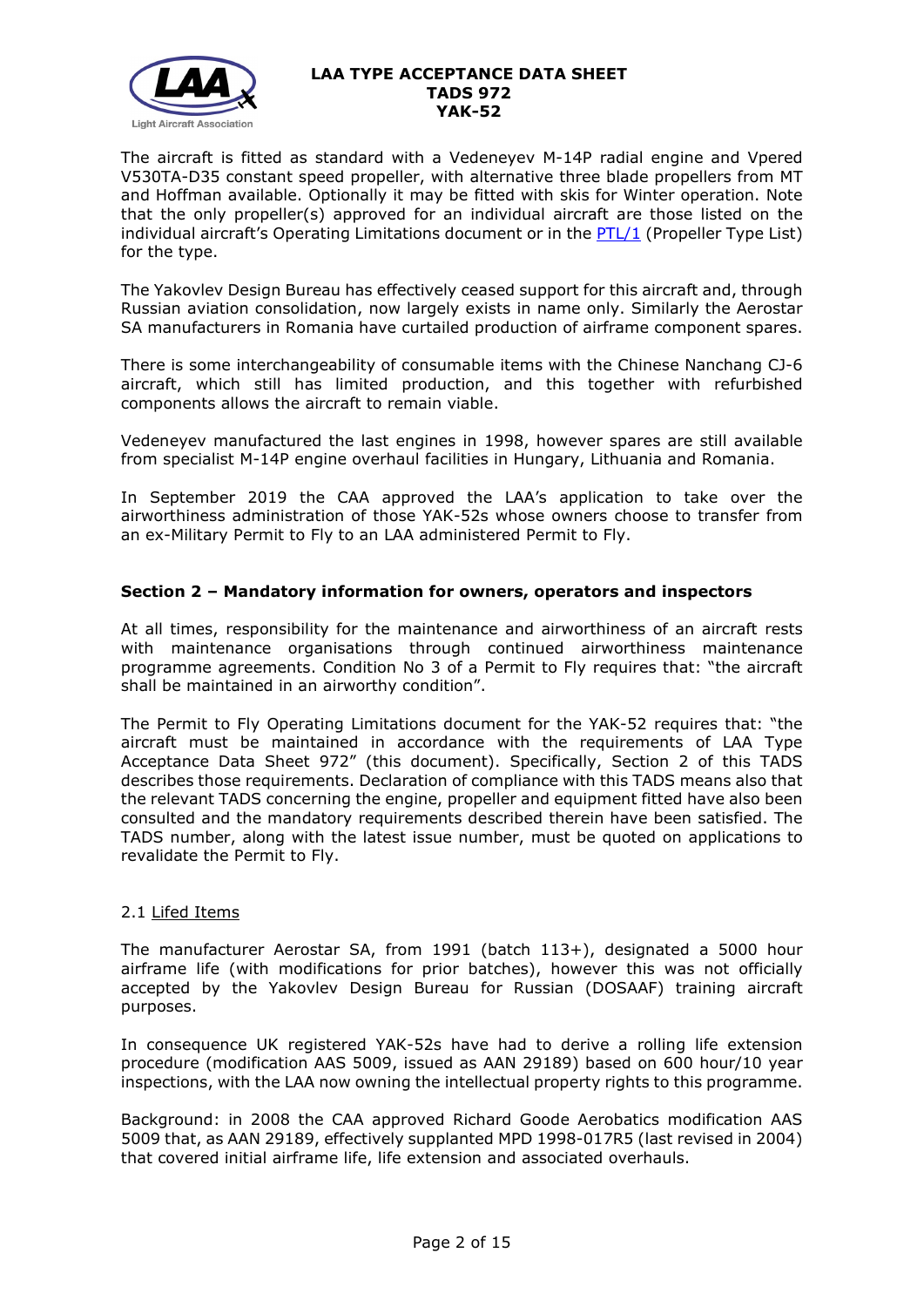

This modification was made necessary by the Yakovlev Design Bureau no longer having the resources to effectively administer its legacy fleet, an essential part of the MPDdefined process. The modification allowed life extensions to be made a wholly UK administered process.

The MPD specified the airframe initial life limitations in terms of implementation of spar modifications SBs 59-R, 60-R and 107-BD. The MPD also mandated that all aircraft incorporate these SBs at their next overhaul to extend their initial life. As determined by a combination of landings, airframe hours and calendar years derived from a table based on the aircraft's series production number. Aircraft from batches 113 (inclusive) should have all these SB's incorporated at manufacture.

The CAA stated in approving AAS 5009/AAN 29189, as an alternative life extension procedure to MPD 1998-017, that the MPD would be further revised to incorporate it. But this has subsequently not occurred and the MPD still stands as to the modification status required for life extension.

Given series production ended in 1998, and as the longest airframe initial calendar life covered by the MPD was 20 years, then as of 2018 (at the latest) all UK registered YAK-52s should have had an overhaul incorporating SBs 59-R, 60-R and 107-BD. Establishing this modification level as a common denominator across the UK registered fleet.

The absence of a revised MPD, by default, establishes modification AAS 5009/AAN 29189 as the only means of providing YAK-52 life extensions. Comprising a rolling life extension/overhaul programme of 10 years/600 hours/3500 landings, with a corresponding reduction in 'G' limitations to  $+5/-3$ .

For the avoidance of doubt, operation on an LAA Permit to Fly affords no alleviation with respect to these procedures.

The above components whose inspection is specified by Mandatory Airworthiness Directives must be inspected when due. Lifed items specified only by the manufacturer but not mandated by MPDs are advisory in strictly legal terms. The owner is responsible for deciding whether to implement these advisory life limits. Life extensions are carried out by approved maintenance companies on an approved programme sign-off carried out by the LAA (originally by White Waltham Airfield Ltd and Acro Aeronautical Services Ltd).

# 2.2 Maintenance Schedule

The aircraft must be maintained in accordance with a maintenance programme that has been in the past approved by the CAA for the purpose.

Notes:

a. An Annual Check must be carried out coincident with renewal (revalidation) of the Permit to Fly by an approved maintenance organisation that has an approved LAA Inspector.

b. The maintenance programme should be customized to include any relevant special requirements provided in the 'Aerobuild Yak 52 Maintenance Schedule ref: YAK 52' at issue 1 dated 3rd December 1993, including applicable Service Bulletins, as below.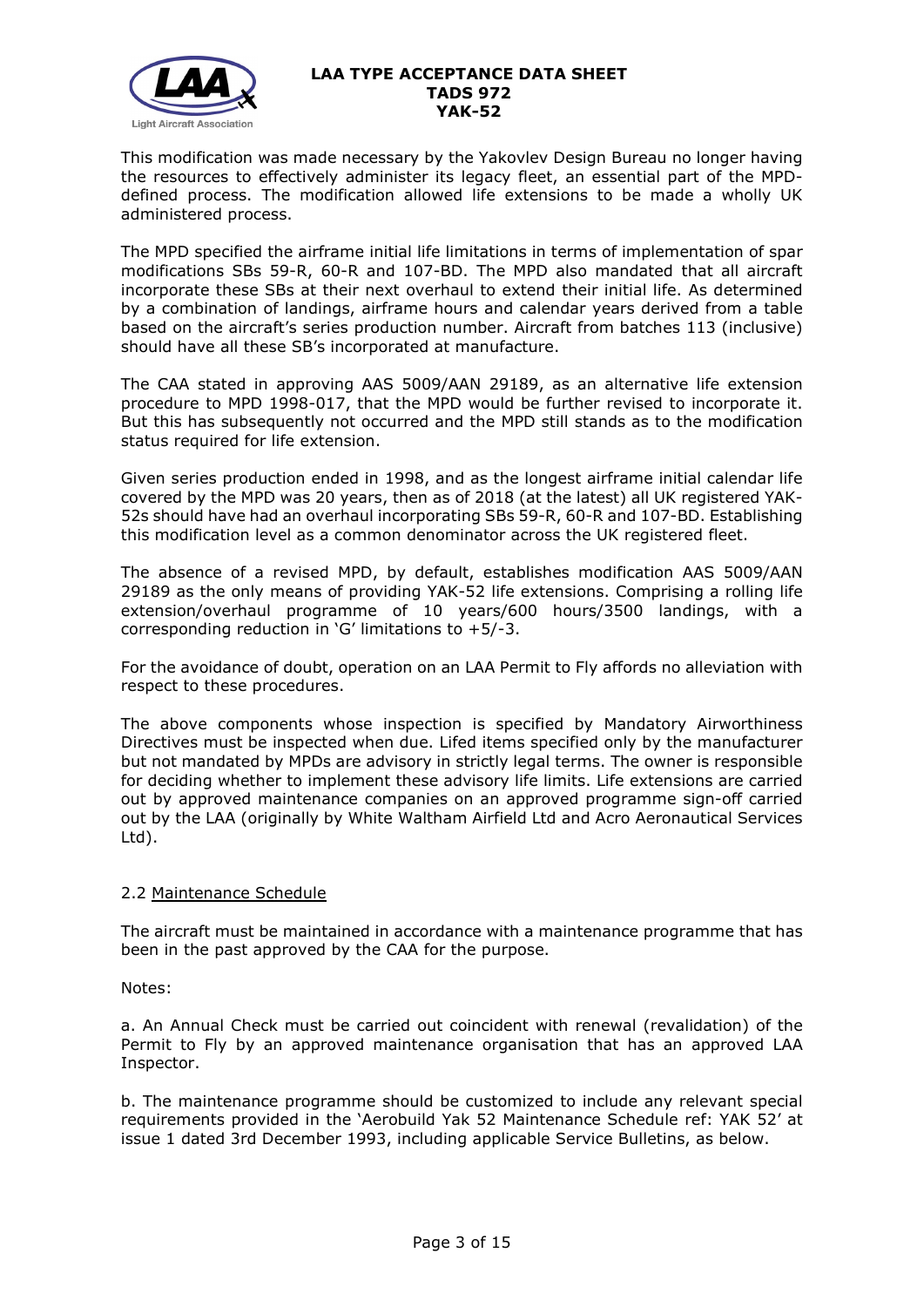

# *Lifed Items – CAA MPDs and Service Bulletins*

Those marked \*\* are legally mandatory.

# Airframe

|                                                                                   | Reference                                  | Component Life |          |  |
|-----------------------------------------------------------------------------------|--------------------------------------------|----------------|----------|--|
| Component                                                                         |                                            | <b>Hours</b>   | Calendar |  |
| Up-lock piston assemblies<br>$\ast\ast$                                           | <b>CAA MPD</b><br>1998-016R2               | 200 hours      | 3 years  |  |
| Airframe: Life Extension<br>$**$                                                  | <b>CAA MPD</b><br>1998-017R5<br>(AAS 5009) | 600 hours      | 10 years |  |
| Elevator control system<br>pulley cracks: Inspection<br>$\ast\ast$                | <b>CAA MPD</b><br>2000-004                 | n/a            | Annually |  |
| Pneumatic system<br>reservoirs: Inspection<br>$**$                                | CAA MPD<br>2004-004R1                      | n/a            | Annually |  |
| Pneumatic system<br>reservoirs: Hydrostatic<br>test<br>$**$                       | <b>CAA MPD</b><br>2004-004R1               | n/a            | 5 years  |  |
| Barriers across rear<br>fuselage<br>$**$                                          | <b>CAA MPD</b><br>2004-006                 | n/a            | Annually |  |
| Barrier rear cockpit aft of<br>crotch strap<br>$**$                               | <b>CAA MPD</b><br>2008-005R1               | n/a            | Annually |  |
| Safety harness integrity<br>$\ast\ast$                                            | <b>CAA SN</b><br>2021-006                  | n/a            | Annually |  |
| Electrical short circuit due<br>to pneumatic corrosion<br>inhibitor contamination | <b>CAA Letter To</b><br>Owners 2918        | n/a            | Annually |  |

# Engine

|                                               |                                | <b>Component Life</b>                                                                          |                              |  |
|-----------------------------------------------|--------------------------------|------------------------------------------------------------------------------------------------|------------------------------|--|
| Component                                     | Reference                      | Hours                                                                                          | Calendar                     |  |
| Fuel system inspection /<br>draining<br>$***$ | CAA MPD<br>2018-008            | n/a                                                                                            | Annually                     |  |
| Engine TBO: M14P / PF<br>$**$                 | CAA MPD<br>2019-002            | 750 hrs 1st TBO<br>500 hrs 2 <sup>nd</sup> / 3 <sup>rd</sup><br><b>TBO</b><br>Limit 2250 hours | n/a                          |  |
| Flexible hoses                                | Manufacturer<br>Schedule       | n/a                                                                                            | Per Maintenance<br>Programme |  |
| Carburettor diaphragm                         | Lithuanian CAA<br>TSD-001/2006 | n/a                                                                                            | 6 years                      |  |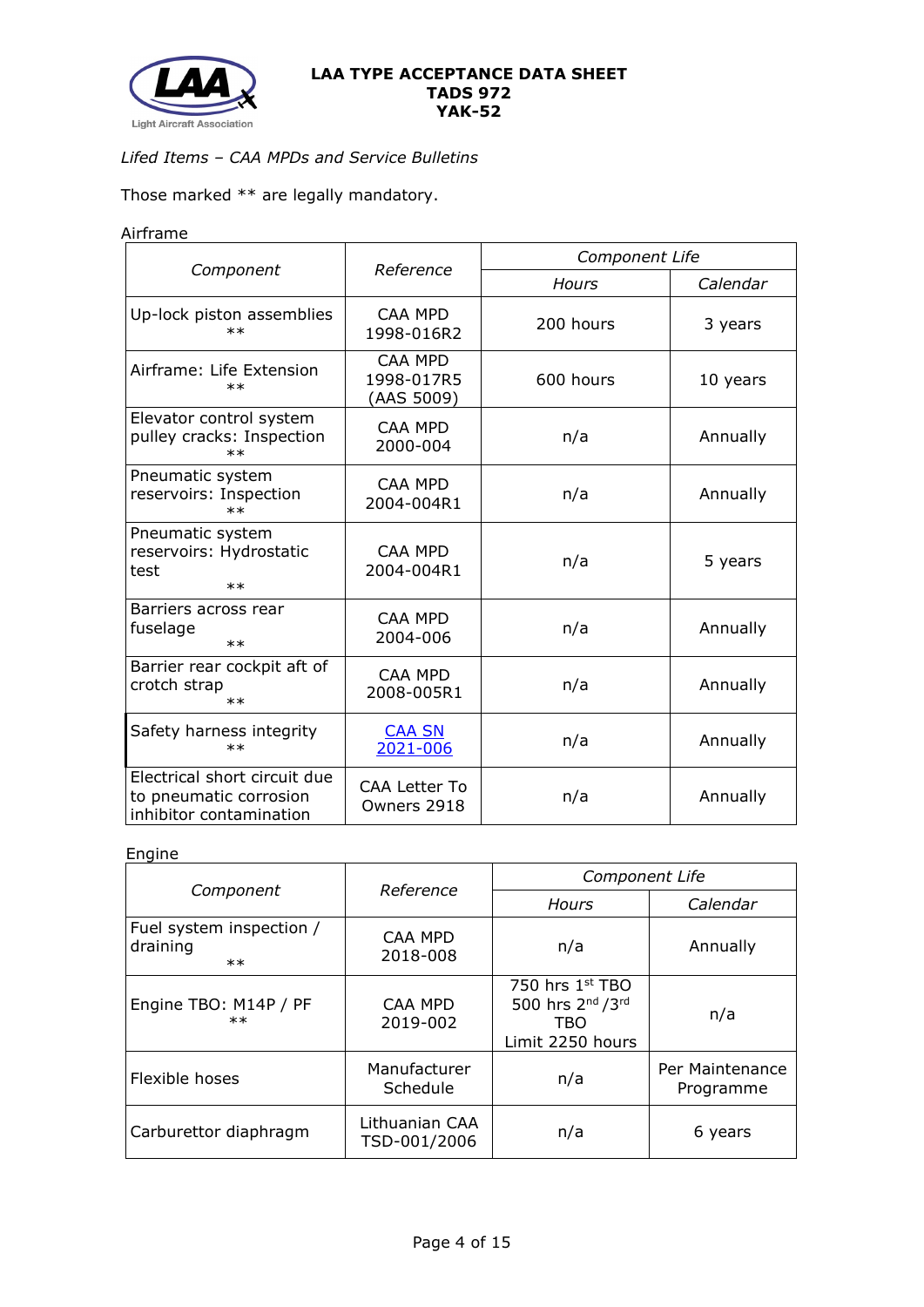

### Propeller

|                               | Reference                   | Component Life          |                         |  |
|-------------------------------|-----------------------------|-------------------------|-------------------------|--|
| Component                     |                             | Hours                   | Calendar                |  |
| Propeller TBO: V530TA-<br>D35 | Vpered<br>Service Bulletin  | 500 hours               | 6 years                 |  |
| Propeller TBO: MTV-9          | МT<br>Service Bulletin      | Per service<br>bulletin | Per service<br>bulletin |  |
| Propeller TBO: HO-V-183       | Hoffman<br>Service Bulletin | Per service<br>bulletin | Per service<br>bulletin |  |
| Overhaul                      | GR17                        | n/a                     | Refer GR17              |  |

### Fabric Coverings

|                         |                                                   | Component Life    |                                   |  |
|-------------------------|---------------------------------------------------|-------------------|-----------------------------------|--|
| Component               | Reference                                         | Calendar<br>Hours |                                   |  |
| MPD 1997-019R2<br>$**$  | Fabric covered<br>control surfaces:<br>Inspection | n/a               | Check internally<br>every 3 years |  |
| <b>Fabric Condition</b> | GR <sub>8</sub>                                   | n/a               | Inspection period<br>3 years      |  |

# 2.3 Permit renewal procedure

The YAK-52 aircraft has been determined as a complex type primarily because the airframe includes a number of lifed items which are subject to individual life limits. For this, and other reasons, the annual renewal process differs slightly from applications involving simpler types; the following applies:

# 2.3.1 Inspector Qualification

Only LAA inspectors specifically authorised by the LAA for YAK certifications are approved to certify inspection of YAK aircraft. YAK approved inspectors have the YAK specifically listed as part of the scope of their LAA inspector approval. A list of inspectors eligible to inspect YAK's is included in the permit renewal section of the LAA website.

# 2.3.2 FWR-1 Application for Renewal

In addition to the FWR/1 form, an LAA/FWR-1- [Supp/YAK-52](http://www.lightaircraftassociation.co.uk/engineering/Inspection/FORM%20LAA%20FWR-1-Supp%20YAK-52.docx) form will need to be sent to LAA Engineering on application. This form requires some additional information pertinent to the type, including, if the aircraft is due a lifetime extension (every 10 years/600 hours), specialist documentation requiring an application fee to be paid.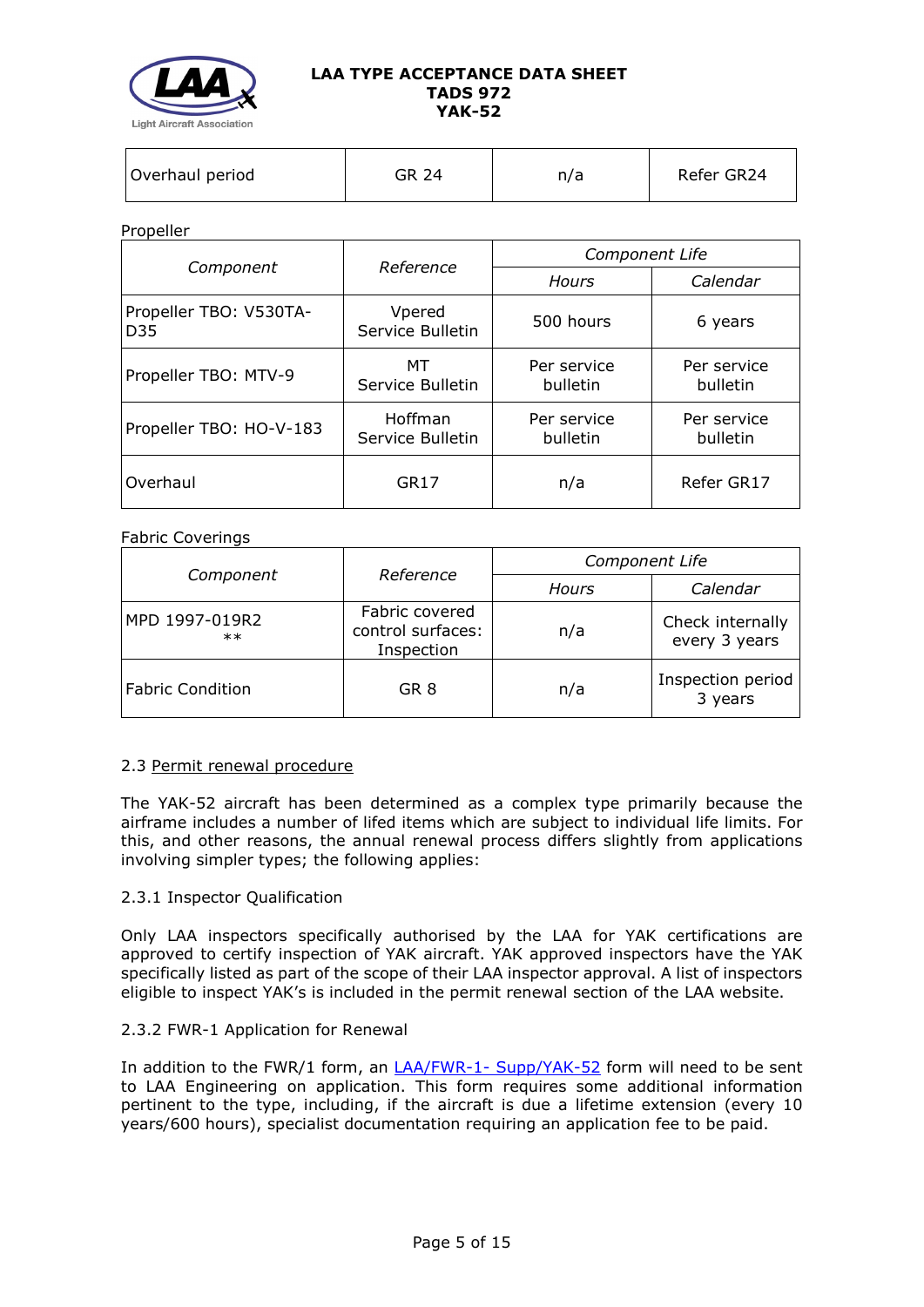

# 2.4 Airworthiness Directives

Airworthiness Directives (ADs) must be complied with. Yak-52 ADs are published by the CAA in Section 2 of [CAP 747,](http://www.caa.co.uk/cap747) Mandatory Requirements for Airworthiness.

See also [CAA website](http://publicapps.caa.co.uk/modalapplication.aspx?appid=11&mode=list&type=sercat&id=58) for details of any new ADs awaiting incorporation into CAP 747.

| AD          | Mod / SB No | Description        | Applicability/<br>Reauirement |
|-------------|-------------|--------------------|-------------------------------|
| EASA AD     | n/a         | Blade leading edge | MT / MTV propellers by        |
| 2006-0345R1 |             | protection         | annual inspection             |

# 2.5 Mandatory Permit Directives CAP 661

| <b>CAA MPD</b> | Description                                          | Requirement                                                       |
|----------------|------------------------------------------------------|-------------------------------------------------------------------|
| 1997-008R1     | Aircraft lift extension                              | Superseded by MPD<br>1998-017                                     |
| 1997-009       | Air start modification                               | Check compliance                                                  |
| 1997-019R2     | Fabric covered surfaces                              | Covering and repetitive<br>inspection of control<br>surfaces      |
| 1997-020R1     | Ball latch harness replacement                       | Check compliance                                                  |
| 1998-016R2     | Inspection of uplock pistons                         | Check of gear uplock<br>pistons                                   |
| 1998-017R5     | Airframe life limitations and overhaul<br>life       | Check compliance                                                  |
| 1998-020       | Fabric covered control surfaces:<br>Material         | Check compliance                                                  |
| $2000 - 004$   | Crack in elevator control system pulley              | Inspect pulley for<br>cracking                                    |
| 2004-004R1     | Pneumatic system reservoirs                          | Maintenance procedures<br>amendment and<br>inspections            |
| 2004-006       | Installation of barriers across the rear<br>fuselage | Installation of barriers to<br>prevent items jamming<br>controls  |
| 2008-005R1     | Installation of barrier on rear cockpit<br>floor     | Installation of barrier to<br>prevent controls jamming            |
| 2018-008       | Engine fuel system: inspection and<br>draining       | Inspection and continued<br>maintenance actions on<br>fuel system |
| 2019-002       | Engine life limit                                    | Engine life limit of 2250<br>hours                                |

Also check the LAA website for MPDs that are non-type specific [\(TL2.22\)](http://www.lightaircraftassociation.co.uk/engineering/TechnicalLeaflets/Operating%20An%20Aircraft/TL%202.22%20non-type%20specific%20MPDs.pdf).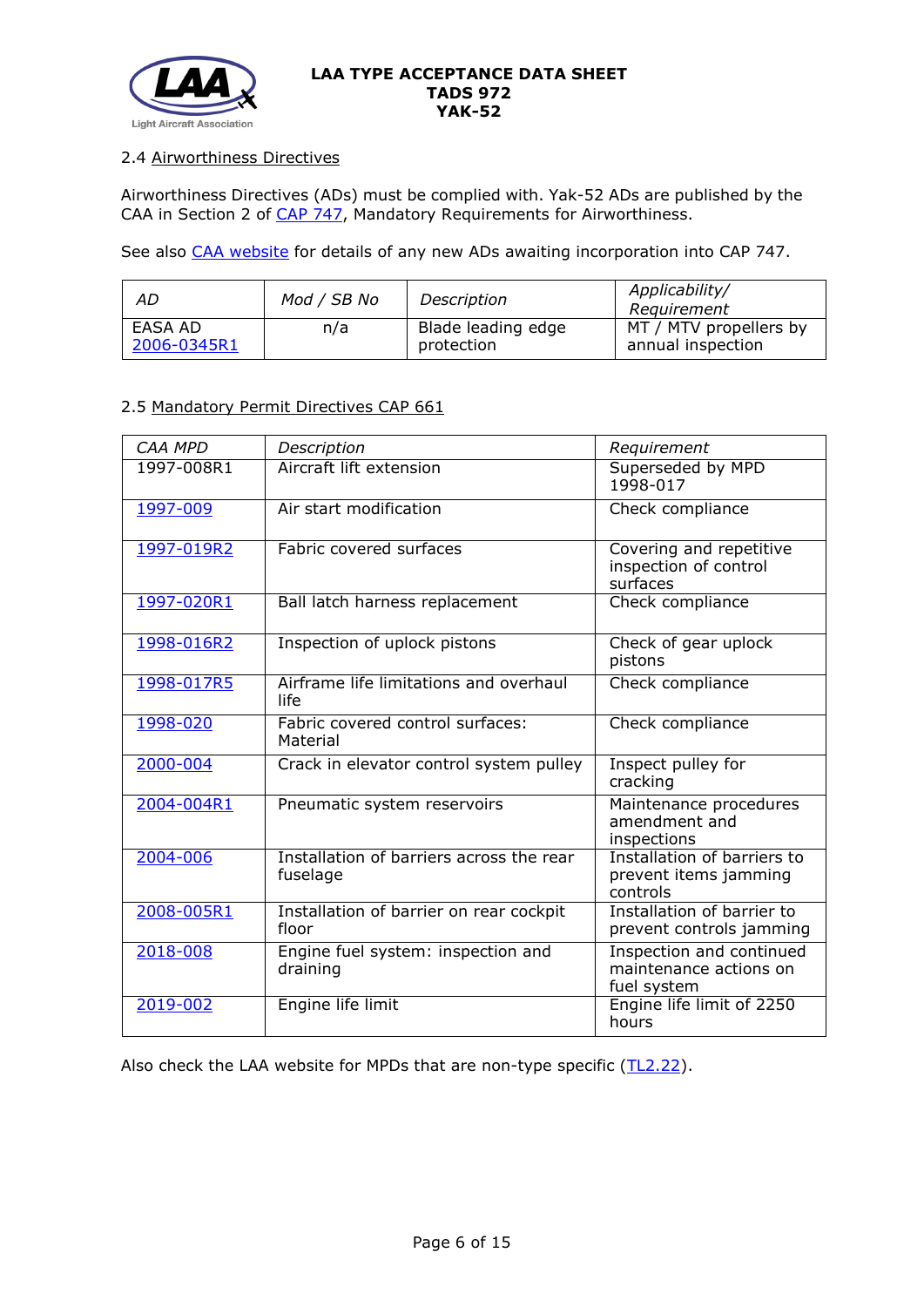

# 2.6 Generic Requirements (GR) CAP 747 and Civil Aircraft Airworthiness Information and Procedures (CAAIP) CAP 562

Airframe

| Item                     | Description                                   | Requirement                                                                 |
|--------------------------|-----------------------------------------------|-----------------------------------------------------------------------------|
| CAP 562 /<br>SN 2020-003 | CO contamination                              | See CAP 562 Leaflet B-190<br>for guidance & SN 2020-003<br>(Replaces AN 40) |
| <b>CAP 562</b>           | Metal structures and corrosion/<br>protection | See CAP 562 Leaflets 51-50<br>and 51-60 for guidance<br>(Replaces AN 73)    |

# 2.7 Flight Manual

A copy of the appropriate Aeroplane Flight Manual should be available to the owner and the Operating Manual.

Where information contained with the Flight Manual conflicts with that on the Operating Limitations document, then the Operating Limitations take precedence.

# 2.5 Maintenance Manual

A copy of the appropriate Maintenance Manual should be available to the maintenance organisation, this is 'Aerobuild Yak 52 Maintenance Schedule ref: YAK 52' issue 1 dated 3rd December 1993.

For engine, propeller and equipment refer to manufacturers' maintenance instructions.

# 2.9 Additional Placards

The Permit to Fly Operating Limitations document requires placards or instrument markings to be installed in accordance with the information shown thereon. The ANO also requires that an Occupant Warning placard be installed in full view of all occupants. Suitable placards are available from LAA HQ. The wording for the occupant warning placard is as follows:

"Occupant Warning - This Aircraft has not been Certificated to an International Requirement"

In addition, placards must be fitted restricting the aircraft to flight by day and under VFR only.

A fireproof identification plate must be fitted to the fuselage, engraved or stamped with the aircraft's registration letters.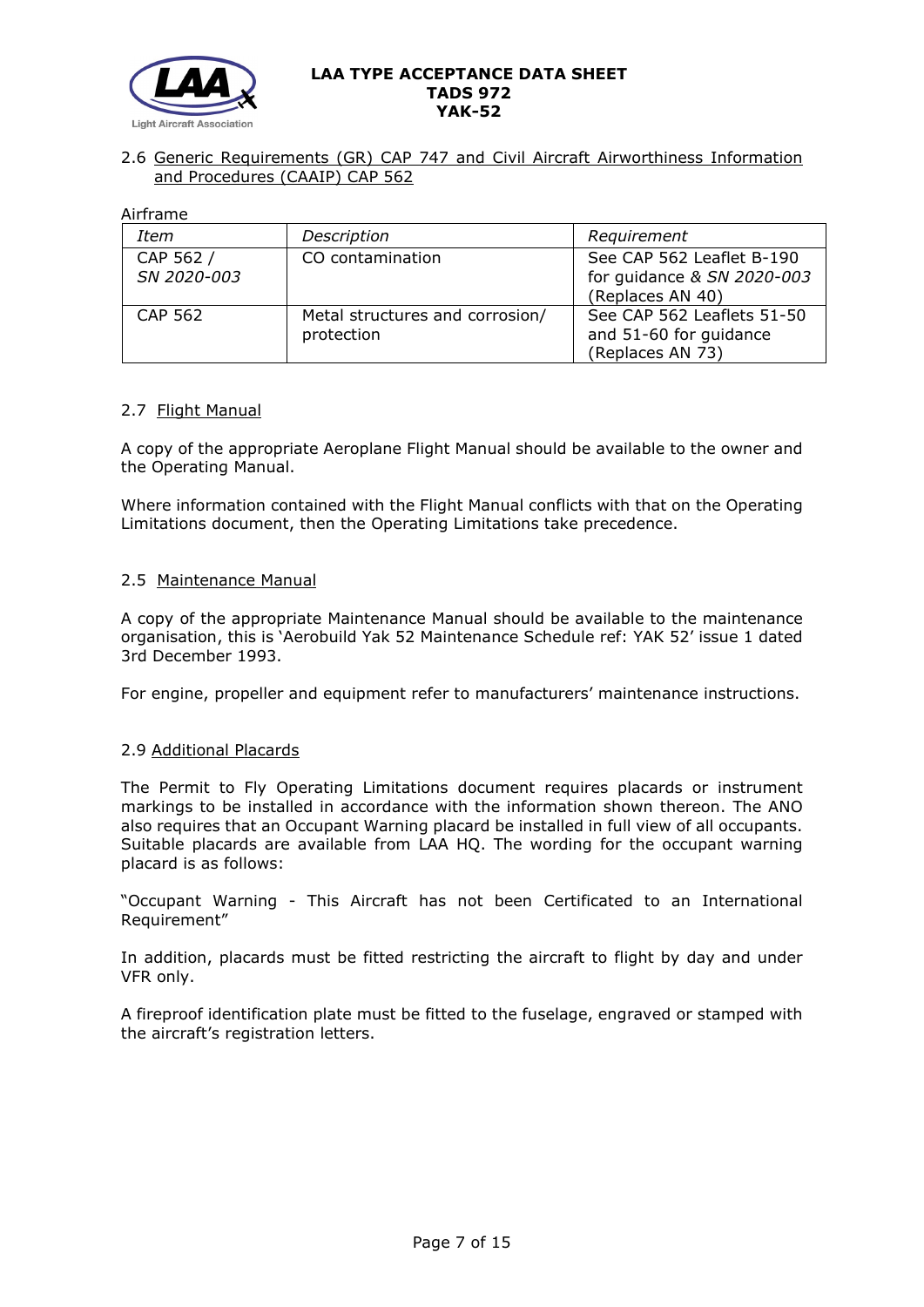

# **Section 3 – Advice to owners, operators and inspectors**

# 3.1 General

The YAK-52 is a relatively maintenance-intensive aircraft compared to most others on the LAA fleet, by virtue of its complexity and the number of mandatory special inspection items associated with it.

The annual check needed at transfer to an LAA Permit to Fly and at each subsequent permit renewal is essentially the same as would be required under the maintenance programme, including any special recurring inspections for the type as specified in the Airworthiness Directives and Service Bulletins.

Any spare parts fitted must be in accordance with the parts manual and fit for purpose. While there is no requirement for a 'form one' to accompany a spare part for a Permit aircraft, the inspector must be satisfied that it is the correct part and in good order, i.e. within manufacturer's limits and not worn out, time expired or bogus.

Unlike many other vintage aircraft types operating on Permits to Fly, the Yak-52 is a well-documented type. On the plus side, this means that everything about the design is fully defined down to the last split pin and washer, and maintaining the aircraft to this standard should guarantee that the aircraft continues to perform exactly as it should. On the down side, for those with a yen to 'do their own thing' with their own custom tweaks and improvements, with a well-defined type like a YAK-52 any changes to the design standard, however small, have to be requested as modifications and only embodied if approved by LAA HQ. This is a different situation from most other LAA types where the design drawings are no longer available, or only in a very basic form. With those ill-defined types, owners and their LAA inspectors are left partly to their own devices to keep their machines airworthy by following 'standard aviation practice' rather than conforming to drawings and manuals.

As an example of the LAA mod requirements, changing the type of tyres, seat harnesses, propeller model, etc, would require a modification being applied for from LAA Engineering and the alternative parts only fitted if the modification has been approved for use on this individual aircraft by LAA HQ. Just because one YAK-52 might be seen with a particular 'mod' in place doesn't mean that others can automatically assume this is an approved alternative and follow suit. For full details of the LAA procedures for mods and repairs, mod application forms etc, refer to ['mods and repairs'](http://www.lightaircraftassociation.co.uk/engineering/NewMods/Mod_table.html) section of the LAA website - or call LAA HQ.

Due to the additional complexities associated with the YAK-52, YAK-52 aircraft maintenance (including transfers) may be dealt with only by inspectors with a specific approval to inspect this type. The LAA website provides a list of LAA inspectors approved for inspection of YAK-52 aircraft, in the permit renewal section.

# 3.2 Manufacturer's/Standard Options

The aircraft is fitted as standard with a Vedeneyev M-14P 360hp single-stage supercharged 9-cylinder radial engine and Vpered V530TA-D35 2-blade constant speed paddle propeller. A number of aircraft have been retrofitted with the M-14PF 400hp engine using an uprated supercharger, usually in conjunction with a 3-blade MT or Hoffman constant speed propeller.

Additional wing fuel tank capacity can also be installed to extend the aircraft's range.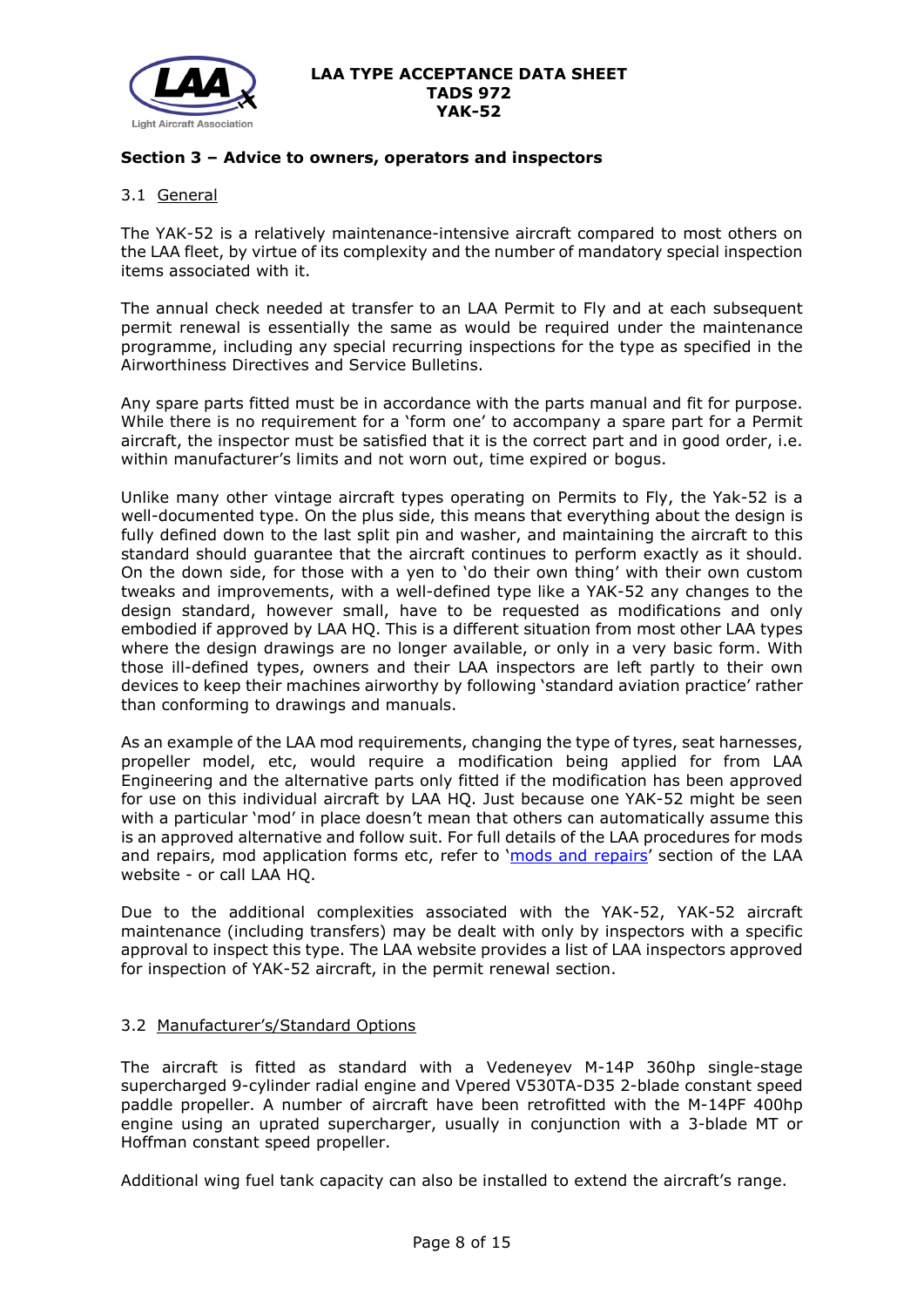

The CAA have approved numerous modifications that individual aircraft transitioning to the LAA will retain under 'grandfathering rights', without requiring LAA equivalent modification approval.

# 3.3 Manufacturer's Information (including Service Bulletins, Service Letters, etc)

Manufacturer's information takes the form of Service Bulletins originally published by Yakovlev Design Bureau and other European CAAs. In the absence of any over-riding LAA classification, inspections and modifications published in the SBs should be satisfied according to the recommendations therein. It is the owner's responsibility to be aware of and supply such information to their Inspector. The indicated compliance level shown below is as recommended by Yakovlev Design Bureau.

The LAA considers it mandatory that owners and maintainers have access to and review YAK-52 SBs. Regarding compliance, SBs not mandated by ADs are advisory in strictly legal terms; however, owners, who are ultimately responsible for deciding whether to implement an SB, should note that their duty of care might well be tested if they elected to ignore such advice and this were to result in an accident or injury.

### Aircraft Service Bulletins

Page 212 in the (Russian) airframe log book shows SB compliance.

Aircraft from batch 113+ (inclusive) should have these SBs implemented at manufacture.

Those marked \* are mandatory

Those marked \*\* are legally mandatory by MPD

Those marked \*\*\* are mandatory for an Aerostar SA 5000 hour life time (reference)

| Service                   |        |                                                            | Applicable to<br>the |
|---------------------------|--------|------------------------------------------------------------|----------------------|
| <b>Bulletin</b><br>Number | Ref    | Description                                                | following            |
|                           |        |                                                            | series:              |
| 152.0.0001.1              | 1 DK   | Assurance of bonding of the elevator and                   | 780102-              |
|                           |        | the engine lower cowling                                   | 790404               |
| 152.0.0002.1              | 2 DK   | Replacing the oil tank with sump of                        | 780102-              |
|                           | $\ast$ | soldered design by oil tanks with sump of<br>welded design | 790406               |
| 152.0.0009.2              | 3 DK   | A. Enhancing the reliability of the                        | 780102-              |
|                           |        | carburettor heat intake pipe 526803-00                     | 811215               |
|                           |        | B. Reinforcing the mixture heat control                    |                      |
|                           |        | handle 527001-80780102                                     |                      |
| 152.2.0.0010.2            | 4 DK   | Improving the effectiveness of the AK-50T                  | 780102-              |
|                           |        | compressor cooling                                         | 800815               |
| <b>NOT APPROVED</b>       | 5 DK   | Replacing the engine control lever with                    | <b>NOT</b>           |
|                           |        | KNR pushbuttons by engine control lever                    | <b>APPROVED</b>      |
|                           |        | with PK-2E-2T pushbuttons                                  |                      |
| 152.1.0.003.1             | 6 DK   | Replacing the PK-45 starting solenoid with                 | 780102-              |
|                           |        | a KP-4716 starting solenoid                                | 800605               |
| 152.1.0.004.1             | 7 DK   | Removing the PPNG-15K (E 19) switch                        | 780102-              |
|                           |        | "FRONT COCKPIT GENERATOR - OFF -                           | 800815               |
|                           |        | <b>REAR COCKPIT"</b>                                       |                      |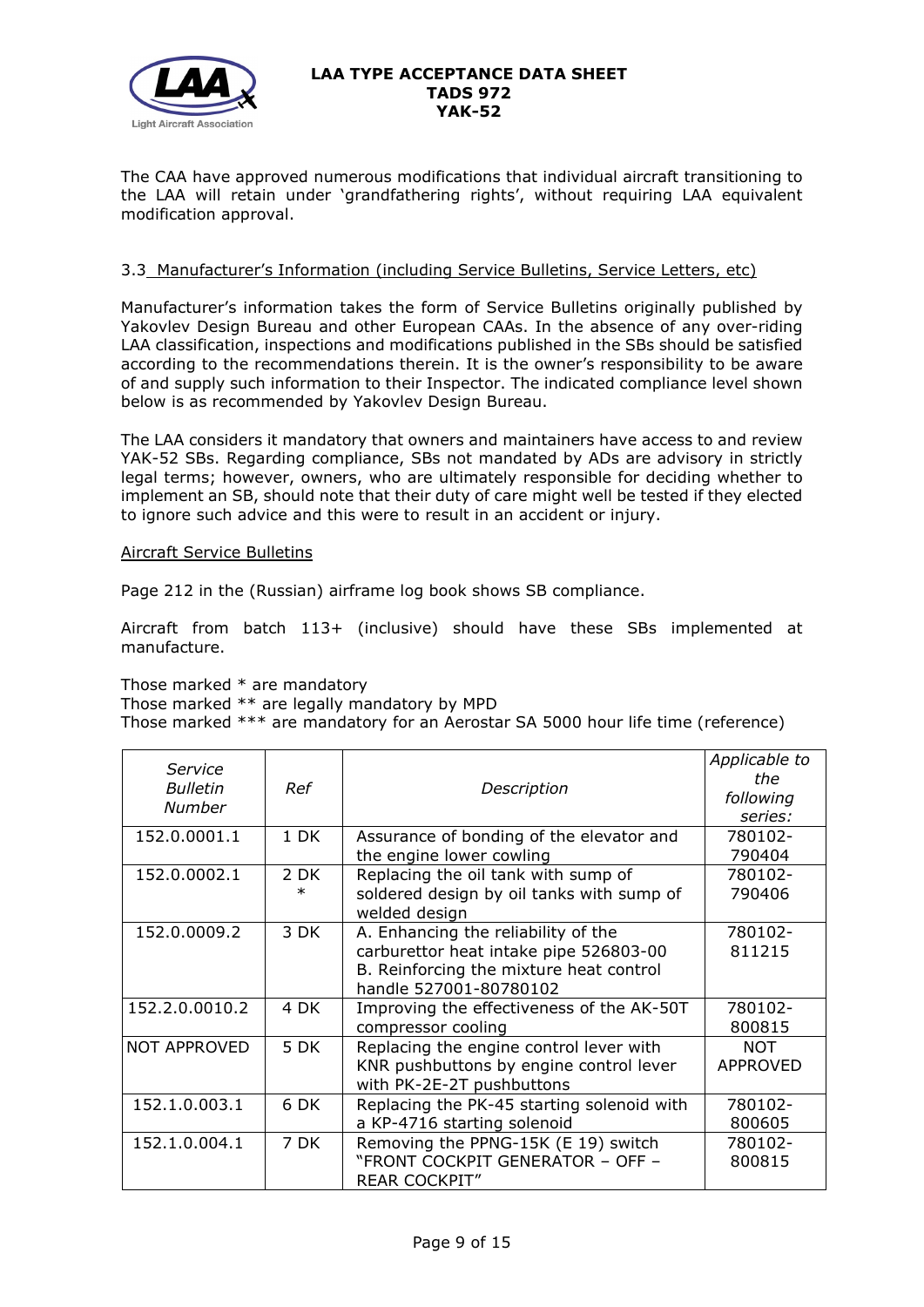

| 152.2.0.006.2       | 8 R          | Replacing the control bolt 3059A-5-40 and<br>control bushing 1363950-5-7-8 for     | 780102-<br>801103 |
|---------------------|--------------|------------------------------------------------------------------------------------|-------------------|
|                     |              | fastening the braking lever 525103-01                                              |                   |
|                     |              | onto the sleeves of nuts 525103-00 and<br>525104-00 by the control bolt 3059A-6-40 |                   |
|                     |              | and bushing 525100-92                                                              |                   |
| 152.2.0.0011.2      | 9 DK         | Strengthening of the fin skin                                                      | 780102-           |
|                     | $***$        |                                                                                    | 811212, excl.     |
|                     |              |                                                                                    | 790204;           |
|                     |              |                                                                                    | 790205;           |
|                     |              |                                                                                    | 790301;           |
|                     |              |                                                                                    | 790309 and        |
| 152.2.0.0012.2      | <b>10 DK</b> | Improving the effectiveness of the engine                                          | 800909<br>780102- |
|                     | $\ast$       | cooling                                                                            | 800815            |
| 152.1.0.005.2       | 11 E         | Operating parameters for fuel tanks                                                | 800802-           |
|                     |              |                                                                                    | 801006, incl.     |
|                     |              |                                                                                    | 800708            |
| 152.3.0.0015.2      | 12 R         | Improving the operating capability and the                                         | 780102-           |
|                     |              | reliability of the pneumatic system                                                | 800815            |
| 152.5.0.0020.2      | 13 BD        | Modifying the ventilating and air charging                                         | 780102-84         |
|                     |              | device of the pneumatic system                                                     | 4415              |
| 152.2.0.0007.4      | 14 BK        | Advisory bulletin referring to the                                                 | 790405-<br>811515 |
|                     |              | modifications implemented in serial<br>production                                  |                   |
| 152.2.0.0008.4      | 15 E         | Operating parameters of propeller                                                  | 780102-           |
|                     |              |                                                                                    | 790105            |
| CANCELLED           | 16 DK        | Replacing the 506500-10 bracket by the<br>526100-10 bracket                        | CANCELLED         |
| 152.2.0.0013.3      | 17 DK        | Replacing the over-voltage protection                                              | 80102-            |
|                     |              | circuit breaker AZP-1MB by circuit breaker<br>AZP-A27                              | 811707            |
| 152.3.0.0016.1      | 18 DA        | Replacing the bolts used for fastening the                                         | 780102-           |
|                     | $***$        | elevator balance weight by rivets                                                  | 822501            |
| 152.4.2.0019.2      | 19 R         | Replacing the storage battery type                                                 | 780102-           |
|                     |              | "VARLEY" by a storage battery type<br>12ASAM-23                                    | 822714            |
| <b>NOT APPROVED</b> | <b>20 DK</b> | Strengthening the fitting 52683-62                                                 | <b>NOT</b>        |
|                     |              |                                                                                    | APPROVED          |
| 152.2.0.0014.4      | 21 E         | Operating parameters of the engine mount                                           | 780102-           |
|                     |              | ring                                                                               | 821915            |
| CANCELLED           | <b>22 DK</b> | Advisory bulletin concerning the                                                   | CANCELLED         |
|                     |              | modifications adopted in the serial                                                |                   |
|                     |              | production                                                                         |                   |
| 152.3.3.0017.4      | 23 E         | Defining the operating life for the airspeed                                       | 822301-           |
|                     |              | indicator US-450 and the pressure<br>transducer P-1 B                              | 822307            |
| CANCELLED           | 24 DK        | Installing the critical angle warning device                                       | CANCELLED         |
|                     |              | SSKUA-1 on the airplane                                                            |                   |
| 152.3.0.0018.4      | 25 E         | Defining the oil thinning table and the                                            | 780102-           |
|                     |              | diameter of the fuel to oil intake nozzle                                          | 822615            |
| CANCELLED           | 26 DA        | Modifying the overload limit thresholds for                                        | CANCELLED         |
|                     |              | the altimeters AM-9S                                                               |                   |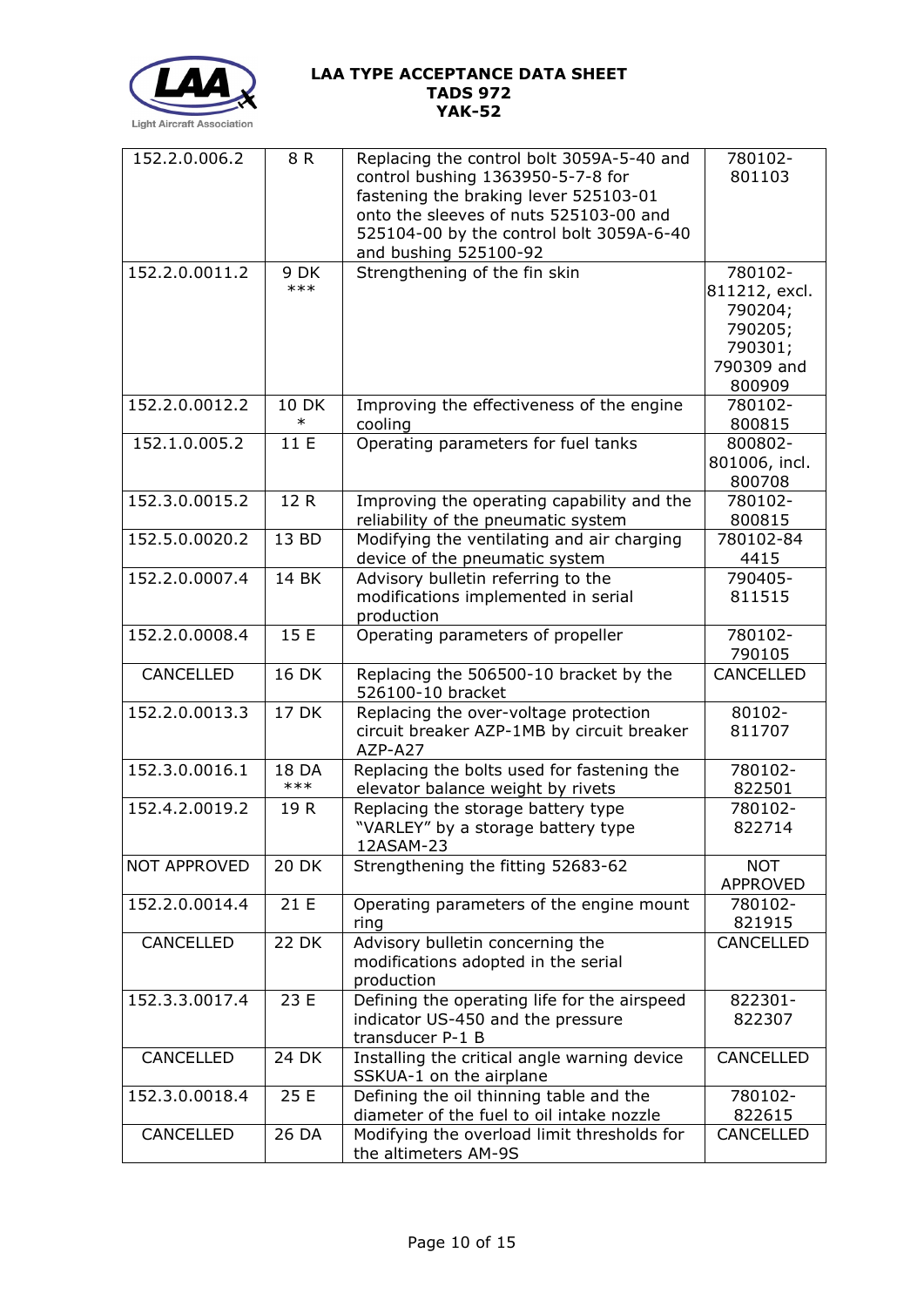

| CANCELLED           | 27 DK           | Securing the vent valve of the "VARLEY"<br>accumulator connector          | CANCELLED           |
|---------------------|-----------------|---------------------------------------------------------------------------|---------------------|
| 152.5.0.0021.2      | 28 DA           | A. Modifying the attachment of the                                        | Spare parts         |
|                     | $***$           | elevator balance weight                                                   | kits                |
|                     |                 | B. Replacing the fin reinforcement tapes                                  | 8010001-            |
|                     |                 |                                                                           | 8203024             |
|                     |                 | C. Strengthening the fin reinforcement<br>tapes                           | Spare parts<br>kits |
|                     |                 |                                                                           | 8010001-<br>8310048 |
|                     |                 | D. Defining the bulletin 152.3.0.0016.1<br>(18 DA)                        | 780102-<br>822115   |
| 152.5.0.0025.4      | 29 BE           | Advisory bulletin concerning the changes                                  | 780102-             |
|                     |                 | to spar & wing attachments in serial<br>production                        | 844415              |
| 152.5.0.0022.2      | 30 BD           | New propeller governor control lever<br>526500-36                         | 780102-<br>844415   |
| CANCELLED           | 31 DK           | Replacing the fuel system draining pipe                                   | CANCELLED           |
| 152.5.0.0023.3      | 32 BU           | Replacing the switch panel bus bar                                        | 780102-             |
|                     |                 | 527202-50-9                                                               | 833715              |
| <b>NOT APPROVED</b> | 33 DK           | Advisory bulletin concerning the punch                                    | <b>NOT</b>          |
|                     |                 | lock of the bolt attaching the middle seat                                | <b>APPROVED</b>     |
|                     |                 | belt to the fuselage                                                      |                     |
| 152.5.0.0024.2      | 34 BD           | Replacing the fuel pump intake nipple                                     | 780102-             |
|                     |                 | 526100-02                                                                 | 844915              |
| CANCELLED           | 35 DK           | Replacing the pilots' seat belts                                          | CANCELLED           |
| 152.5.0.0026.2      | 36 BD           | Replacing the bracket 526500-10 on the                                    | 780102-             |
|                     |                 | R-2 propeller governor control system                                     | 855707              |
| 152.5.0.0027.2      | 37 BD<br>$\ast$ | Replacing aileron mounting brackets<br>522007-10-1/2. Superseded by 75 BU | 780102-<br>855615   |
| 152.5.0.0028.2      | 38 R            | Modifying the overload limit thresholds for                               | 780102-             |
|                     |                 | the altimeters AM-9S                                                      | 855815              |
| 152.5.3.0042.2      | 39 DK           | Replacing the trim tab wheels 525400-50                                   | 780102-             |
|                     |                 | in the front and rear cockpits                                            | 844915              |
| 152.5.3.0029.2      | <b>40 DK</b>    | New markings for the PVD (pitot) pipes                                    | 780102-<br>855315   |
| 152.7.0.0039.3      | 41 R            | Removal of the AD-50 pressure switch and                                  | 780102-             |
|                     |                 | redesign of pneumatic system on frame 0                                   | 855215 excl.        |
|                     |                 |                                                                           | 833710 and          |
|                     |                 |                                                                           | 845001              |
| 152.6.2.0030.2      | 42 DK           | Enhanced the electric wiring protection                                   | 780102-             |
|                     |                 | near AZRGK-10 switch, frame 2, right side                                 | 855607              |
| CANCELLED           | 43 DM           | New design of the shock-absorber from<br>the PVD system                   | CANCELLED           |
| 152.6.0.0034.2      | 44 R            | Replacing the rudder trim tab                                             | 780102-             |
|                     |                 |                                                                           | 856105              |
|                     |                 |                                                                           | excl. 856001        |
| 152.6.0.0031.2      | 45 DK           | Modifying the compressor cooling pipe                                     | 780102-             |
|                     |                 | fitting 526802-10 and mounting the collar                                 | 855815              |
| CANCELLED           | 46 DK           | 526802-17<br>Replacing the compressor outlet pipe                         | CANCELLED           |
|                     |                 |                                                                           |                     |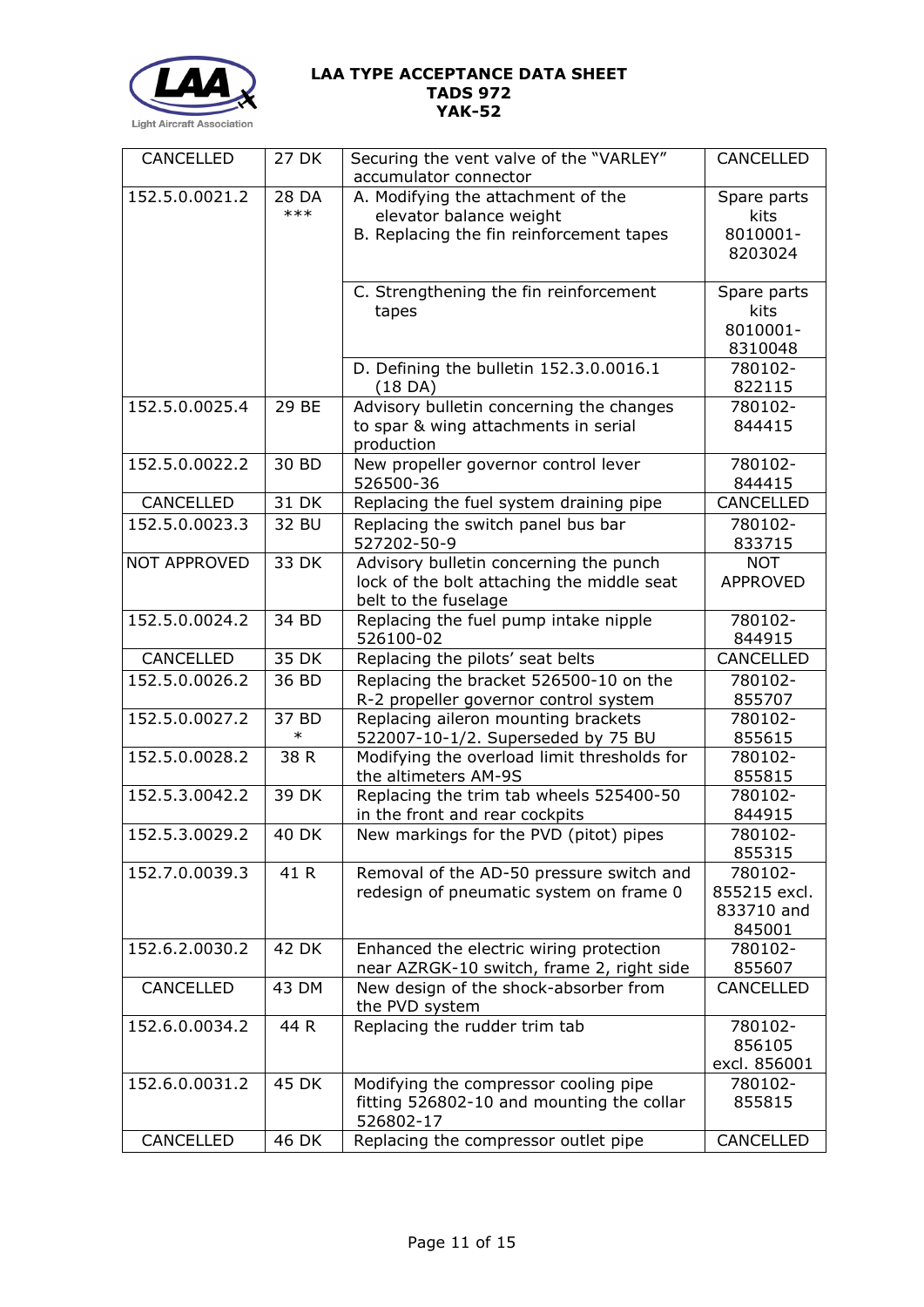

| 152.6.0.0032.2      | 47 R            | Replacing the collar 526200-30 for                                            | 780102-               |
|---------------------|-----------------|-------------------------------------------------------------------------------|-----------------------|
|                     |                 | fastening the separator tank in the oil                                       | 855815                |
|                     |                 | system                                                                        |                       |
| 152.6.0.0033.2      | 48 R            | Improving the carburettor air filter box                                      | 780102-               |
|                     |                 | design                                                                        | 855915                |
| 152.7.0.0040.3      | 49 R            | Mounting the fuel tank on three brackets                                      | 780102-<br>856215     |
| CANCELLED           | <b>50 DK</b>    | Removing the screen of the wire                                               | CANCELLED             |
|                     |                 | connecting the adaptor ARK-15M to the                                         |                       |
|                     |                 | pole antenna filter                                                           |                       |
| <b>NOT APPROVED</b> | <b>51 DK</b>    | Thermal insulation of the storage battery                                     | <b>NOT</b>            |
|                     |                 | compartment                                                                   | <b>APPROVED</b>       |
| 152.6.2.0035.2      | 52 R            | Replacing the front and rear elevator trim                                    | 780102-               |
|                     |                 | tab operating wheels 525400-50                                                | 822714                |
| 152.9.0.0072.3      | 53 BU           | A. Replacing the existing control sticks by                                   | 80102-                |
|                     |                 | control sticks of new design                                                  | 8910115               |
|                     |                 | B. Replacing the rear bearing 525101-50                                       | 780102-               |
|                     |                 |                                                                               | 866415                |
| 52.7.0.0045.3       | 54 R            | Advisory bulletin concerning the changes                                      | 780102-               |
|                     |                 | adopted in the serial production:                                             | 856415                |
|                     |                 | A. Introduction of control locking washers                                    | excl. 856001          |
|                     |                 | B. Installing special washers 525900-38-<br>1/2 and 525900-39-1/2             | 866501-<br>888615     |
|                     |                 |                                                                               | incl. 856001          |
| 152.7.0.0049.3      | 55 U            | Replacing the wires of the cylinder                                           | 780102-               |
|                     |                 | temperature transducers P1 and DTE-6T                                         | 867315                |
|                     |                 | by wire type BPGRL                                                            |                       |
| 152.6.0.0036.4      | 56 E            | Defining the "Servicing instructions"                                         | 780102-               |
|                     |                 |                                                                               | 866415                |
| 152.7.0.0050.2      | <b>57 DK</b>    | A. Replacing the exhaust manifold 526801-                                     | 780102-               |
|                     |                 | 00 and the air heater 527601-00                                               | 855115                |
|                     |                 | B. Replacing the air heater 527601-00 and                                     | 855201-               |
|                     |                 | fittings 526801-270 and 526801-190                                            | 866515                |
|                     |                 | C. Replacing the fittings 526801-270 and                                      | 866601-               |
|                     |                 | 526801-190                                                                    | 867315                |
| 152.8.0.0059.2      | 58 BD<br>$\ast$ | Additional stiffening of the throttle and<br>propeller pitch lever fasteners: | 780102-<br>866415     |
|                     |                 | A. Mounting the fastener at frame C4                                          |                       |
|                     |                 | B. Mounting the fastener between frames                                       | 780102-               |
|                     |                 | C1 and C2                                                                     | 877715                |
| 152.6.0.0037.2      | 59 R            | Strengthening of the wing attachment                                          | 780102-               |
|                     | $***$           | fittings                                                                      | 866415                |
|                     |                 | CAA MPD 1998-017 R5                                                           |                       |
| 152.6.0.0038.2      | 60 R            | Replacing the fuselage main spar                                              | 780102-               |
|                     | $***$           | CAA MPD 1998-017 R5                                                           | 866415                |
| <b>NOT APPROVED</b> | 61 DK           | Replacing the material for the                                                | <b>NOT</b>            |
|                     |                 | undercarriage up-lock balls                                                   | <b>APPROVED</b>       |
| 152.7.0.0043.2      | 62 DK           | Improving the security of the aileron                                         | 856001-               |
|                     | $***$           | balance weight (aileron screws)                                               | 866915                |
| <b>NOT APPROVED</b> | 63 DK           | Replacing the ailerons                                                        | <b>NOT</b>            |
| CANCELLED           | 64 DA           | Inspection of the material for the control                                    | APPROVED<br>CANCELLED |
|                     |                 | sticks pivots                                                                 |                       |
|                     |                 |                                                                               |                       |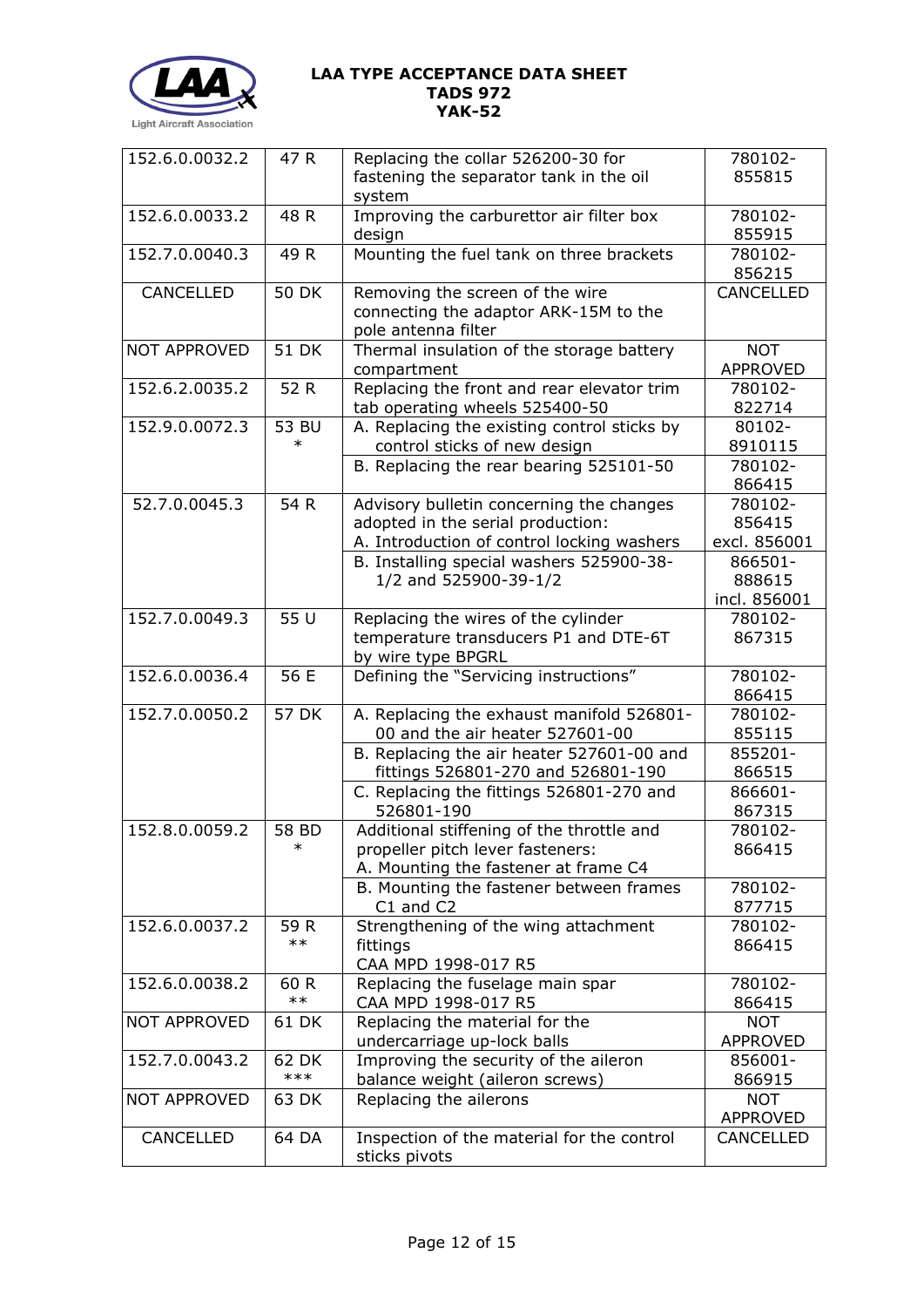

| <b>NOT APPROVED</b> | 65 DK        | Checking the wing-to-fuselage joint at<br>frames C3 and C8 | <b>NOT</b><br>APPROVED |
|---------------------|--------------|------------------------------------------------------------|------------------------|
| 152.7.0.0044.3      | 66 R         | Replacing the joining bolts at frames C3                   | 780102-                |
|                     | $***$        | and C8 (8.5mm spar bolts), additional info<br>in 88 BD     | 866515                 |
| 152.7.0.0046.3      | 67 R         | Fastening the fittings of the hot air intake               | 780102-                |
|                     |              | filter box by a clamp to the right-hand<br>exhaust stub    | 866915                 |
| 152.7.0.0041.2      | 68 BD        | Securing the knob for adjusting the rudder                 | 780102-                |
|                     |              | pedal travel                                               | 866115                 |
| 152.7.0.0047.3      | 69 BU        | Strengthening the supports for fastening                   | 780102-                |
|                     |              | the inverter PT-200T                                       | 877615                 |
| 152.8.0.0060.3      | <b>70 BU</b> | Improving the fastening of the rudder                      | 780102-                |
|                     | $***$        | balance weight                                             | 877615                 |
| 152.7.0.0048.3      | 71 BD        | Replacing the oil separator tank 526202-                   | 780102-                |
|                     | $\ast$       | 00                                                         | 877615                 |
| 152.7.0.0051.2      | 72 BD        | Checking the rotating assembly of the flap                 | 780102-                |
|                     |              | control system                                             | 867315                 |
| 152.7.0.0052.4      | 73 BE        | Modifying the "Servicing regulations" as a                 | 780102-                |
|                     |              | result of the Bulletin 72 BD becoming                      | 867315                 |
|                     |              | effective                                                  |                        |
| 152.7.0.0054.3      | 74 BU        | Mounting the propeller pitch and throttle                  | 780102-                |
|                     | $\ast$       | quadrants limiters                                         | 834015                 |
| 152.8.0.0061.3      | 75 BU        | Replacing the bracket 522007-10-1/2 for                    | 780102-                |
|                     | ***          | hanging the aileron on rib 7 and stiffening                | 877515                 |
|                     |              | of the rib 7 tip wall. Supersedes 37 BD                    |                        |
| 152.7.0.0055.2      | 76 BD        | Replacing the ball joint body from the                     | 780102-                |
|                     | $\ast$       | power plant control system (throttle cable                 | 877503                 |
|                     |              | rod ends)                                                  |                        |
| 152.8.0.0056.2      | 78 BD        | Replacing the oil sump filter assembly                     | 780102-                |
|                     |              |                                                            | 888715                 |
| 152.8.0.0057.4      | 79 BE        | Modifying the documentation                                | 780102-                |
|                     |              | accompanying YAK-52 aircraft                               | 877301                 |
| 152.8.0.0065.2      | 80 BD        | Additional information to bulletin 59R                     | 780102-                |
|                     | $\ast$       | (strengthen right wing rear web at ribs 2 &                | 888515                 |
|                     |              | 2A)                                                        |                        |
| 152.9.0.0084.2      | 81 BD        | Strengthening the front cockpit compass                    | 780102-                |
|                     |              | and G-meter supports                                       | 8910015                |
| 152.8.0.0058.2      | 82 BD        | Replacing the bracket for fastening the                    | 780102-                |
|                     |              | rudder hinge to the fuselage                               | 899015                 |
| 152.8.0.0067.2      | 83 BD        | Stiffening the rib of the elevator trailing                | 780102-                |
|                     |              | edge                                                       | 888915                 |
| 152.9.2.0073.2      | 84 BD        | Protection housing for the R-27 voltage                    | 780102-                |
|                     |              | regulator                                                  | 889009                 |
|                     |              |                                                            | excl. 888615           |
| 152.8.0.0062.3      | 85 BU        | Mounting the flaps control seals                           | 780102-                |
|                     |              |                                                            | 888713                 |
|                     |              |                                                            | excl. 878415           |
| 152.8.0.0063.4      | 86 BE        | Modifying the "Servicing instructions"                     | 780102-                |
|                     |              |                                                            | 888615                 |
| 152.8.0.0068.2      | 87 BD        | Additional information to the bulletin 59R                 | 780102-                |
|                     | $\ast$       | (reinforce rear spar, plate and oversize)                  | 866415                 |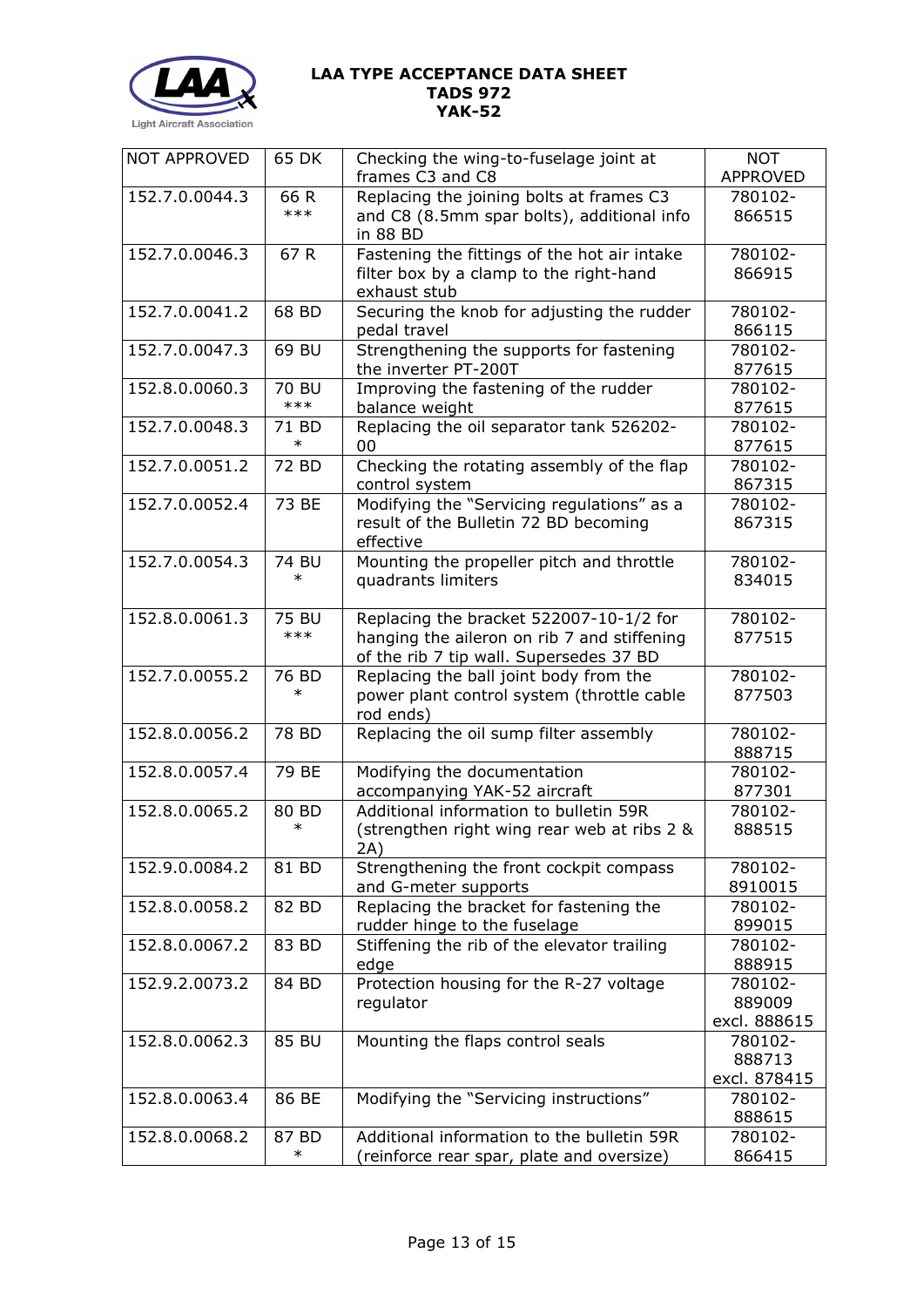

| 152.8.0.0064.2<br>780102-<br>88 BD<br>***<br>8. Additional information to bulletin 66R<br>888915<br>152.9.0.0069.2<br>Fuselage - strengthening of the spar<br>780102-<br>89 BD<br>$\ast$<br>(plate on main spar at brake rod hole)<br>889115<br>152.9.3.0078.2<br>Removal of GA-6 and AGI-1 from both<br>90 BD<br>780102-<br>889015<br>cockpits when performing high energy<br>aerobatic flights<br>91 BE<br>152.9.0.0079.4<br>Modifying the technical documentation as<br>780102-<br>a result of applying bulletin 90BD<br>889015<br>152.9.0.0070.2<br>Strengthening the aileron rib no. 1<br>92 BD<br>780102-<br>889215<br>152.9.0.0071.2<br>93 BD<br>A. Modifying the elevator balance weight<br>780102-<br>***<br>878315<br>B. Mounting the rudder support bolts<br>780102-<br>889115<br>C. Strengthening the fin rib no. 3<br>780102-<br>899015<br>152.9.0.0077.2<br>94 BU<br>Removing pneumatic system water vapour<br>780102-<br>$\ast$<br>freezing risk (Ø0.5mm restrictors<br>889009<br>relocated to rear gear selector valve and<br>made $(01.2mm)$<br>Modifying the technical documentation due<br>152.9.0.0080.4<br>95 BE<br>780102-<br>$\ast$<br>to entering into force bulletin 94 BD<br>889009<br>152.8.0.0064.4<br>96 BE<br>Increasing time before first overhaul to<br>780102-<br>600 hours<br>889303<br>152.0.0.0089.2<br>Modified seat belt system with pin lock<br>97 BU<br>844701-<br>$***$<br>CAA MPD 1997-020R1<br>9010815<br>152.0.0.0090.2<br>Modifying the technical documentation due<br>844701-<br>98 BE<br>$***$<br>to entering into force bulletin 97 BU<br>901815<br>Strengthening the ventilating tubes of the<br>152.9.0.0083.2<br>780102-<br>99 BD<br>generator and compressor<br>899915<br>152.9.0.0074.2<br>100 BD<br>Securing the nuts for fastening the circuit<br>780102-<br>breaker AZP-A2<br>899515<br>152.9.2.0081.2<br>101 BD<br>Strengthening the support for fastening<br>780102-<br>the circuit breaker AZP-A2<br>899515<br>152.9.0.0075.4<br>102 BE<br>Defining the "Servicing instructions" for<br>780102-<br>mounting the nose wheel<br>899415<br>103 BD<br>152.1.0.0095.2<br>Separate draining of the fuel tanks<br>780102-<br>899715<br>152.1.0.0096.4<br>104 BE<br>Modifying the technical documentation due<br>780102-<br>to entering into force bulletin 103 BD<br>899715<br>152.9.0.0076.4<br>105 BE<br>Modifying the "Servicing regulation"<br>780102-<br>$\ast$<br>paragraphs concerning the routing of the<br>899615<br>control system cables and tensions<br>106 BD<br>Machining of the air heater valve<br>780102-<br>152.9.0.0082.2<br>899815<br>Mounting a strengthening strap for the<br>152.1.0.0094.2<br>107 BD<br>780102-<br>$***$<br>wing spar (high carbon steel spar strap)<br>9111215<br>CAA MPD 1998-017 R5<br>152.0.0.0088.2<br>108 BD<br>Modifying the gear actuator ball locks<br>780102-<br>888409<br>152.0.0.0086.4<br>109 BE<br>Increasing the undercarriage operating life<br>780102- |  |                                           |        |
|---------------------------------------------------------------------------------------------------------------------------------------------------------------------------------------------------------------------------------------------------------------------------------------------------------------------------------------------------------------------------------------------------------------------------------------------------------------------------------------------------------------------------------------------------------------------------------------------------------------------------------------------------------------------------------------------------------------------------------------------------------------------------------------------------------------------------------------------------------------------------------------------------------------------------------------------------------------------------------------------------------------------------------------------------------------------------------------------------------------------------------------------------------------------------------------------------------------------------------------------------------------------------------------------------------------------------------------------------------------------------------------------------------------------------------------------------------------------------------------------------------------------------------------------------------------------------------------------------------------------------------------------------------------------------------------------------------------------------------------------------------------------------------------------------------------------------------------------------------------------------------------------------------------------------------------------------------------------------------------------------------------------------------------------------------------------------------------------------------------------------------------------------------------------------------------------------------------------------------------------------------------------------------------------------------------------------------------------------------------------------------------------------------------------------------------------------------------------------------------------------------------------------------------------------------------------------------------------------------------------------------------------------------------------------------------------------------------------------------------------------------------------------------------------------------------------------------------------------------------------------------------------------------------------------------------------------------------------|--|-------------------------------------------|--------|
|                                                                                                                                                                                                                                                                                                                                                                                                                                                                                                                                                                                                                                                                                                                                                                                                                                                                                                                                                                                                                                                                                                                                                                                                                                                                                                                                                                                                                                                                                                                                                                                                                                                                                                                                                                                                                                                                                                                                                                                                                                                                                                                                                                                                                                                                                                                                                                                                                                                                                                                                                                                                                                                                                                                                                                                                                                                                                                                                                                     |  | Replacing the joint bolts at frames 3 and |        |
|                                                                                                                                                                                                                                                                                                                                                                                                                                                                                                                                                                                                                                                                                                                                                                                                                                                                                                                                                                                                                                                                                                                                                                                                                                                                                                                                                                                                                                                                                                                                                                                                                                                                                                                                                                                                                                                                                                                                                                                                                                                                                                                                                                                                                                                                                                                                                                                                                                                                                                                                                                                                                                                                                                                                                                                                                                                                                                                                                                     |  |                                           |        |
|                                                                                                                                                                                                                                                                                                                                                                                                                                                                                                                                                                                                                                                                                                                                                                                                                                                                                                                                                                                                                                                                                                                                                                                                                                                                                                                                                                                                                                                                                                                                                                                                                                                                                                                                                                                                                                                                                                                                                                                                                                                                                                                                                                                                                                                                                                                                                                                                                                                                                                                                                                                                                                                                                                                                                                                                                                                                                                                                                                     |  |                                           |        |
|                                                                                                                                                                                                                                                                                                                                                                                                                                                                                                                                                                                                                                                                                                                                                                                                                                                                                                                                                                                                                                                                                                                                                                                                                                                                                                                                                                                                                                                                                                                                                                                                                                                                                                                                                                                                                                                                                                                                                                                                                                                                                                                                                                                                                                                                                                                                                                                                                                                                                                                                                                                                                                                                                                                                                                                                                                                                                                                                                                     |  |                                           |        |
|                                                                                                                                                                                                                                                                                                                                                                                                                                                                                                                                                                                                                                                                                                                                                                                                                                                                                                                                                                                                                                                                                                                                                                                                                                                                                                                                                                                                                                                                                                                                                                                                                                                                                                                                                                                                                                                                                                                                                                                                                                                                                                                                                                                                                                                                                                                                                                                                                                                                                                                                                                                                                                                                                                                                                                                                                                                                                                                                                                     |  |                                           |        |
|                                                                                                                                                                                                                                                                                                                                                                                                                                                                                                                                                                                                                                                                                                                                                                                                                                                                                                                                                                                                                                                                                                                                                                                                                                                                                                                                                                                                                                                                                                                                                                                                                                                                                                                                                                                                                                                                                                                                                                                                                                                                                                                                                                                                                                                                                                                                                                                                                                                                                                                                                                                                                                                                                                                                                                                                                                                                                                                                                                     |  |                                           |        |
|                                                                                                                                                                                                                                                                                                                                                                                                                                                                                                                                                                                                                                                                                                                                                                                                                                                                                                                                                                                                                                                                                                                                                                                                                                                                                                                                                                                                                                                                                                                                                                                                                                                                                                                                                                                                                                                                                                                                                                                                                                                                                                                                                                                                                                                                                                                                                                                                                                                                                                                                                                                                                                                                                                                                                                                                                                                                                                                                                                     |  |                                           |        |
|                                                                                                                                                                                                                                                                                                                                                                                                                                                                                                                                                                                                                                                                                                                                                                                                                                                                                                                                                                                                                                                                                                                                                                                                                                                                                                                                                                                                                                                                                                                                                                                                                                                                                                                                                                                                                                                                                                                                                                                                                                                                                                                                                                                                                                                                                                                                                                                                                                                                                                                                                                                                                                                                                                                                                                                                                                                                                                                                                                     |  |                                           |        |
|                                                                                                                                                                                                                                                                                                                                                                                                                                                                                                                                                                                                                                                                                                                                                                                                                                                                                                                                                                                                                                                                                                                                                                                                                                                                                                                                                                                                                                                                                                                                                                                                                                                                                                                                                                                                                                                                                                                                                                                                                                                                                                                                                                                                                                                                                                                                                                                                                                                                                                                                                                                                                                                                                                                                                                                                                                                                                                                                                                     |  |                                           |        |
|                                                                                                                                                                                                                                                                                                                                                                                                                                                                                                                                                                                                                                                                                                                                                                                                                                                                                                                                                                                                                                                                                                                                                                                                                                                                                                                                                                                                                                                                                                                                                                                                                                                                                                                                                                                                                                                                                                                                                                                                                                                                                                                                                                                                                                                                                                                                                                                                                                                                                                                                                                                                                                                                                                                                                                                                                                                                                                                                                                     |  |                                           |        |
|                                                                                                                                                                                                                                                                                                                                                                                                                                                                                                                                                                                                                                                                                                                                                                                                                                                                                                                                                                                                                                                                                                                                                                                                                                                                                                                                                                                                                                                                                                                                                                                                                                                                                                                                                                                                                                                                                                                                                                                                                                                                                                                                                                                                                                                                                                                                                                                                                                                                                                                                                                                                                                                                                                                                                                                                                                                                                                                                                                     |  |                                           |        |
|                                                                                                                                                                                                                                                                                                                                                                                                                                                                                                                                                                                                                                                                                                                                                                                                                                                                                                                                                                                                                                                                                                                                                                                                                                                                                                                                                                                                                                                                                                                                                                                                                                                                                                                                                                                                                                                                                                                                                                                                                                                                                                                                                                                                                                                                                                                                                                                                                                                                                                                                                                                                                                                                                                                                                                                                                                                                                                                                                                     |  |                                           |        |
|                                                                                                                                                                                                                                                                                                                                                                                                                                                                                                                                                                                                                                                                                                                                                                                                                                                                                                                                                                                                                                                                                                                                                                                                                                                                                                                                                                                                                                                                                                                                                                                                                                                                                                                                                                                                                                                                                                                                                                                                                                                                                                                                                                                                                                                                                                                                                                                                                                                                                                                                                                                                                                                                                                                                                                                                                                                                                                                                                                     |  |                                           |        |
|                                                                                                                                                                                                                                                                                                                                                                                                                                                                                                                                                                                                                                                                                                                                                                                                                                                                                                                                                                                                                                                                                                                                                                                                                                                                                                                                                                                                                                                                                                                                                                                                                                                                                                                                                                                                                                                                                                                                                                                                                                                                                                                                                                                                                                                                                                                                                                                                                                                                                                                                                                                                                                                                                                                                                                                                                                                                                                                                                                     |  |                                           |        |
|                                                                                                                                                                                                                                                                                                                                                                                                                                                                                                                                                                                                                                                                                                                                                                                                                                                                                                                                                                                                                                                                                                                                                                                                                                                                                                                                                                                                                                                                                                                                                                                                                                                                                                                                                                                                                                                                                                                                                                                                                                                                                                                                                                                                                                                                                                                                                                                                                                                                                                                                                                                                                                                                                                                                                                                                                                                                                                                                                                     |  |                                           |        |
|                                                                                                                                                                                                                                                                                                                                                                                                                                                                                                                                                                                                                                                                                                                                                                                                                                                                                                                                                                                                                                                                                                                                                                                                                                                                                                                                                                                                                                                                                                                                                                                                                                                                                                                                                                                                                                                                                                                                                                                                                                                                                                                                                                                                                                                                                                                                                                                                                                                                                                                                                                                                                                                                                                                                                                                                                                                                                                                                                                     |  |                                           |        |
|                                                                                                                                                                                                                                                                                                                                                                                                                                                                                                                                                                                                                                                                                                                                                                                                                                                                                                                                                                                                                                                                                                                                                                                                                                                                                                                                                                                                                                                                                                                                                                                                                                                                                                                                                                                                                                                                                                                                                                                                                                                                                                                                                                                                                                                                                                                                                                                                                                                                                                                                                                                                                                                                                                                                                                                                                                                                                                                                                                     |  |                                           |        |
|                                                                                                                                                                                                                                                                                                                                                                                                                                                                                                                                                                                                                                                                                                                                                                                                                                                                                                                                                                                                                                                                                                                                                                                                                                                                                                                                                                                                                                                                                                                                                                                                                                                                                                                                                                                                                                                                                                                                                                                                                                                                                                                                                                                                                                                                                                                                                                                                                                                                                                                                                                                                                                                                                                                                                                                                                                                                                                                                                                     |  |                                           |        |
|                                                                                                                                                                                                                                                                                                                                                                                                                                                                                                                                                                                                                                                                                                                                                                                                                                                                                                                                                                                                                                                                                                                                                                                                                                                                                                                                                                                                                                                                                                                                                                                                                                                                                                                                                                                                                                                                                                                                                                                                                                                                                                                                                                                                                                                                                                                                                                                                                                                                                                                                                                                                                                                                                                                                                                                                                                                                                                                                                                     |  |                                           |        |
|                                                                                                                                                                                                                                                                                                                                                                                                                                                                                                                                                                                                                                                                                                                                                                                                                                                                                                                                                                                                                                                                                                                                                                                                                                                                                                                                                                                                                                                                                                                                                                                                                                                                                                                                                                                                                                                                                                                                                                                                                                                                                                                                                                                                                                                                                                                                                                                                                                                                                                                                                                                                                                                                                                                                                                                                                                                                                                                                                                     |  |                                           |        |
|                                                                                                                                                                                                                                                                                                                                                                                                                                                                                                                                                                                                                                                                                                                                                                                                                                                                                                                                                                                                                                                                                                                                                                                                                                                                                                                                                                                                                                                                                                                                                                                                                                                                                                                                                                                                                                                                                                                                                                                                                                                                                                                                                                                                                                                                                                                                                                                                                                                                                                                                                                                                                                                                                                                                                                                                                                                                                                                                                                     |  |                                           |        |
|                                                                                                                                                                                                                                                                                                                                                                                                                                                                                                                                                                                                                                                                                                                                                                                                                                                                                                                                                                                                                                                                                                                                                                                                                                                                                                                                                                                                                                                                                                                                                                                                                                                                                                                                                                                                                                                                                                                                                                                                                                                                                                                                                                                                                                                                                                                                                                                                                                                                                                                                                                                                                                                                                                                                                                                                                                                                                                                                                                     |  |                                           |        |
|                                                                                                                                                                                                                                                                                                                                                                                                                                                                                                                                                                                                                                                                                                                                                                                                                                                                                                                                                                                                                                                                                                                                                                                                                                                                                                                                                                                                                                                                                                                                                                                                                                                                                                                                                                                                                                                                                                                                                                                                                                                                                                                                                                                                                                                                                                                                                                                                                                                                                                                                                                                                                                                                                                                                                                                                                                                                                                                                                                     |  |                                           |        |
|                                                                                                                                                                                                                                                                                                                                                                                                                                                                                                                                                                                                                                                                                                                                                                                                                                                                                                                                                                                                                                                                                                                                                                                                                                                                                                                                                                                                                                                                                                                                                                                                                                                                                                                                                                                                                                                                                                                                                                                                                                                                                                                                                                                                                                                                                                                                                                                                                                                                                                                                                                                                                                                                                                                                                                                                                                                                                                                                                                     |  |                                           |        |
|                                                                                                                                                                                                                                                                                                                                                                                                                                                                                                                                                                                                                                                                                                                                                                                                                                                                                                                                                                                                                                                                                                                                                                                                                                                                                                                                                                                                                                                                                                                                                                                                                                                                                                                                                                                                                                                                                                                                                                                                                                                                                                                                                                                                                                                                                                                                                                                                                                                                                                                                                                                                                                                                                                                                                                                                                                                                                                                                                                     |  |                                           |        |
|                                                                                                                                                                                                                                                                                                                                                                                                                                                                                                                                                                                                                                                                                                                                                                                                                                                                                                                                                                                                                                                                                                                                                                                                                                                                                                                                                                                                                                                                                                                                                                                                                                                                                                                                                                                                                                                                                                                                                                                                                                                                                                                                                                                                                                                                                                                                                                                                                                                                                                                                                                                                                                                                                                                                                                                                                                                                                                                                                                     |  |                                           |        |
|                                                                                                                                                                                                                                                                                                                                                                                                                                                                                                                                                                                                                                                                                                                                                                                                                                                                                                                                                                                                                                                                                                                                                                                                                                                                                                                                                                                                                                                                                                                                                                                                                                                                                                                                                                                                                                                                                                                                                                                                                                                                                                                                                                                                                                                                                                                                                                                                                                                                                                                                                                                                                                                                                                                                                                                                                                                                                                                                                                     |  |                                           |        |
|                                                                                                                                                                                                                                                                                                                                                                                                                                                                                                                                                                                                                                                                                                                                                                                                                                                                                                                                                                                                                                                                                                                                                                                                                                                                                                                                                                                                                                                                                                                                                                                                                                                                                                                                                                                                                                                                                                                                                                                                                                                                                                                                                                                                                                                                                                                                                                                                                                                                                                                                                                                                                                                                                                                                                                                                                                                                                                                                                                     |  |                                           |        |
|                                                                                                                                                                                                                                                                                                                                                                                                                                                                                                                                                                                                                                                                                                                                                                                                                                                                                                                                                                                                                                                                                                                                                                                                                                                                                                                                                                                                                                                                                                                                                                                                                                                                                                                                                                                                                                                                                                                                                                                                                                                                                                                                                                                                                                                                                                                                                                                                                                                                                                                                                                                                                                                                                                                                                                                                                                                                                                                                                                     |  |                                           |        |
|                                                                                                                                                                                                                                                                                                                                                                                                                                                                                                                                                                                                                                                                                                                                                                                                                                                                                                                                                                                                                                                                                                                                                                                                                                                                                                                                                                                                                                                                                                                                                                                                                                                                                                                                                                                                                                                                                                                                                                                                                                                                                                                                                                                                                                                                                                                                                                                                                                                                                                                                                                                                                                                                                                                                                                                                                                                                                                                                                                     |  |                                           |        |
|                                                                                                                                                                                                                                                                                                                                                                                                                                                                                                                                                                                                                                                                                                                                                                                                                                                                                                                                                                                                                                                                                                                                                                                                                                                                                                                                                                                                                                                                                                                                                                                                                                                                                                                                                                                                                                                                                                                                                                                                                                                                                                                                                                                                                                                                                                                                                                                                                                                                                                                                                                                                                                                                                                                                                                                                                                                                                                                                                                     |  |                                           |        |
|                                                                                                                                                                                                                                                                                                                                                                                                                                                                                                                                                                                                                                                                                                                                                                                                                                                                                                                                                                                                                                                                                                                                                                                                                                                                                                                                                                                                                                                                                                                                                                                                                                                                                                                                                                                                                                                                                                                                                                                                                                                                                                                                                                                                                                                                                                                                                                                                                                                                                                                                                                                                                                                                                                                                                                                                                                                                                                                                                                     |  |                                           |        |
|                                                                                                                                                                                                                                                                                                                                                                                                                                                                                                                                                                                                                                                                                                                                                                                                                                                                                                                                                                                                                                                                                                                                                                                                                                                                                                                                                                                                                                                                                                                                                                                                                                                                                                                                                                                                                                                                                                                                                                                                                                                                                                                                                                                                                                                                                                                                                                                                                                                                                                                                                                                                                                                                                                                                                                                                                                                                                                                                                                     |  |                                           |        |
|                                                                                                                                                                                                                                                                                                                                                                                                                                                                                                                                                                                                                                                                                                                                                                                                                                                                                                                                                                                                                                                                                                                                                                                                                                                                                                                                                                                                                                                                                                                                                                                                                                                                                                                                                                                                                                                                                                                                                                                                                                                                                                                                                                                                                                                                                                                                                                                                                                                                                                                                                                                                                                                                                                                                                                                                                                                                                                                                                                     |  |                                           |        |
|                                                                                                                                                                                                                                                                                                                                                                                                                                                                                                                                                                                                                                                                                                                                                                                                                                                                                                                                                                                                                                                                                                                                                                                                                                                                                                                                                                                                                                                                                                                                                                                                                                                                                                                                                                                                                                                                                                                                                                                                                                                                                                                                                                                                                                                                                                                                                                                                                                                                                                                                                                                                                                                                                                                                                                                                                                                                                                                                                                     |  |                                           |        |
|                                                                                                                                                                                                                                                                                                                                                                                                                                                                                                                                                                                                                                                                                                                                                                                                                                                                                                                                                                                                                                                                                                                                                                                                                                                                                                                                                                                                                                                                                                                                                                                                                                                                                                                                                                                                                                                                                                                                                                                                                                                                                                                                                                                                                                                                                                                                                                                                                                                                                                                                                                                                                                                                                                                                                                                                                                                                                                                                                                     |  |                                           |        |
|                                                                                                                                                                                                                                                                                                                                                                                                                                                                                                                                                                                                                                                                                                                                                                                                                                                                                                                                                                                                                                                                                                                                                                                                                                                                                                                                                                                                                                                                                                                                                                                                                                                                                                                                                                                                                                                                                                                                                                                                                                                                                                                                                                                                                                                                                                                                                                                                                                                                                                                                                                                                                                                                                                                                                                                                                                                                                                                                                                     |  |                                           |        |
|                                                                                                                                                                                                                                                                                                                                                                                                                                                                                                                                                                                                                                                                                                                                                                                                                                                                                                                                                                                                                                                                                                                                                                                                                                                                                                                                                                                                                                                                                                                                                                                                                                                                                                                                                                                                                                                                                                                                                                                                                                                                                                                                                                                                                                                                                                                                                                                                                                                                                                                                                                                                                                                                                                                                                                                                                                                                                                                                                                     |  |                                           |        |
|                                                                                                                                                                                                                                                                                                                                                                                                                                                                                                                                                                                                                                                                                                                                                                                                                                                                                                                                                                                                                                                                                                                                                                                                                                                                                                                                                                                                                                                                                                                                                                                                                                                                                                                                                                                                                                                                                                                                                                                                                                                                                                                                                                                                                                                                                                                                                                                                                                                                                                                                                                                                                                                                                                                                                                                                                                                                                                                                                                     |  |                                           |        |
|                                                                                                                                                                                                                                                                                                                                                                                                                                                                                                                                                                                                                                                                                                                                                                                                                                                                                                                                                                                                                                                                                                                                                                                                                                                                                                                                                                                                                                                                                                                                                                                                                                                                                                                                                                                                                                                                                                                                                                                                                                                                                                                                                                                                                                                                                                                                                                                                                                                                                                                                                                                                                                                                                                                                                                                                                                                                                                                                                                     |  |                                           |        |
|                                                                                                                                                                                                                                                                                                                                                                                                                                                                                                                                                                                                                                                                                                                                                                                                                                                                                                                                                                                                                                                                                                                                                                                                                                                                                                                                                                                                                                                                                                                                                                                                                                                                                                                                                                                                                                                                                                                                                                                                                                                                                                                                                                                                                                                                                                                                                                                                                                                                                                                                                                                                                                                                                                                                                                                                                                                                                                                                                                     |  |                                           |        |
|                                                                                                                                                                                                                                                                                                                                                                                                                                                                                                                                                                                                                                                                                                                                                                                                                                                                                                                                                                                                                                                                                                                                                                                                                                                                                                                                                                                                                                                                                                                                                                                                                                                                                                                                                                                                                                                                                                                                                                                                                                                                                                                                                                                                                                                                                                                                                                                                                                                                                                                                                                                                                                                                                                                                                                                                                                                                                                                                                                     |  |                                           |        |
|                                                                                                                                                                                                                                                                                                                                                                                                                                                                                                                                                                                                                                                                                                                                                                                                                                                                                                                                                                                                                                                                                                                                                                                                                                                                                                                                                                                                                                                                                                                                                                                                                                                                                                                                                                                                                                                                                                                                                                                                                                                                                                                                                                                                                                                                                                                                                                                                                                                                                                                                                                                                                                                                                                                                                                                                                                                                                                                                                                     |  |                                           |        |
|                                                                                                                                                                                                                                                                                                                                                                                                                                                                                                                                                                                                                                                                                                                                                                                                                                                                                                                                                                                                                                                                                                                                                                                                                                                                                                                                                                                                                                                                                                                                                                                                                                                                                                                                                                                                                                                                                                                                                                                                                                                                                                                                                                                                                                                                                                                                                                                                                                                                                                                                                                                                                                                                                                                                                                                                                                                                                                                                                                     |  |                                           |        |
|                                                                                                                                                                                                                                                                                                                                                                                                                                                                                                                                                                                                                                                                                                                                                                                                                                                                                                                                                                                                                                                                                                                                                                                                                                                                                                                                                                                                                                                                                                                                                                                                                                                                                                                                                                                                                                                                                                                                                                                                                                                                                                                                                                                                                                                                                                                                                                                                                                                                                                                                                                                                                                                                                                                                                                                                                                                                                                                                                                     |  |                                           |        |
|                                                                                                                                                                                                                                                                                                                                                                                                                                                                                                                                                                                                                                                                                                                                                                                                                                                                                                                                                                                                                                                                                                                                                                                                                                                                                                                                                                                                                                                                                                                                                                                                                                                                                                                                                                                                                                                                                                                                                                                                                                                                                                                                                                                                                                                                                                                                                                                                                                                                                                                                                                                                                                                                                                                                                                                                                                                                                                                                                                     |  |                                           |        |
|                                                                                                                                                                                                                                                                                                                                                                                                                                                                                                                                                                                                                                                                                                                                                                                                                                                                                                                                                                                                                                                                                                                                                                                                                                                                                                                                                                                                                                                                                                                                                                                                                                                                                                                                                                                                                                                                                                                                                                                                                                                                                                                                                                                                                                                                                                                                                                                                                                                                                                                                                                                                                                                                                                                                                                                                                                                                                                                                                                     |  |                                           |        |
|                                                                                                                                                                                                                                                                                                                                                                                                                                                                                                                                                                                                                                                                                                                                                                                                                                                                                                                                                                                                                                                                                                                                                                                                                                                                                                                                                                                                                                                                                                                                                                                                                                                                                                                                                                                                                                                                                                                                                                                                                                                                                                                                                                                                                                                                                                                                                                                                                                                                                                                                                                                                                                                                                                                                                                                                                                                                                                                                                                     |  |                                           |        |
|                                                                                                                                                                                                                                                                                                                                                                                                                                                                                                                                                                                                                                                                                                                                                                                                                                                                                                                                                                                                                                                                                                                                                                                                                                                                                                                                                                                                                                                                                                                                                                                                                                                                                                                                                                                                                                                                                                                                                                                                                                                                                                                                                                                                                                                                                                                                                                                                                                                                                                                                                                                                                                                                                                                                                                                                                                                                                                                                                                     |  |                                           |        |
|                                                                                                                                                                                                                                                                                                                                                                                                                                                                                                                                                                                                                                                                                                                                                                                                                                                                                                                                                                                                                                                                                                                                                                                                                                                                                                                                                                                                                                                                                                                                                                                                                                                                                                                                                                                                                                                                                                                                                                                                                                                                                                                                                                                                                                                                                                                                                                                                                                                                                                                                                                                                                                                                                                                                                                                                                                                                                                                                                                     |  |                                           |        |
|                                                                                                                                                                                                                                                                                                                                                                                                                                                                                                                                                                                                                                                                                                                                                                                                                                                                                                                                                                                                                                                                                                                                                                                                                                                                                                                                                                                                                                                                                                                                                                                                                                                                                                                                                                                                                                                                                                                                                                                                                                                                                                                                                                                                                                                                                                                                                                                                                                                                                                                                                                                                                                                                                                                                                                                                                                                                                                                                                                     |  |                                           |        |
|                                                                                                                                                                                                                                                                                                                                                                                                                                                                                                                                                                                                                                                                                                                                                                                                                                                                                                                                                                                                                                                                                                                                                                                                                                                                                                                                                                                                                                                                                                                                                                                                                                                                                                                                                                                                                                                                                                                                                                                                                                                                                                                                                                                                                                                                                                                                                                                                                                                                                                                                                                                                                                                                                                                                                                                                                                                                                                                                                                     |  | from 5000 to 6000 landings                | 899815 |